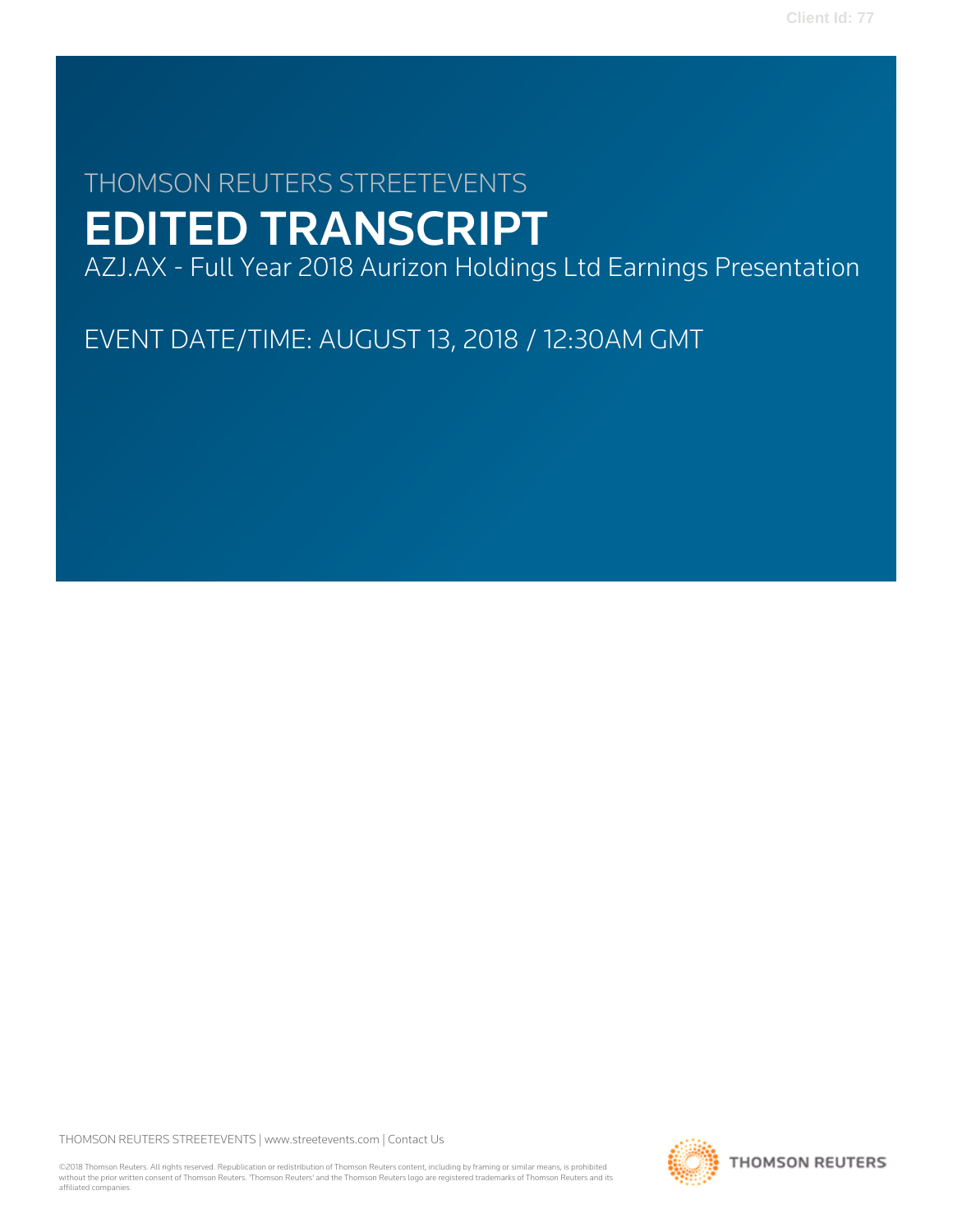### **CORPORATE PARTICIPANTS**

**[Andrew T. Harding](#page-1-0)** Aurizon Holdings Limited - MD, CEO & Director **[Ed McKeiver](#page-9-0)** Aurizon Holdings Limited - Group Executive of Coal **[Michael Robert Riches](#page-11-0)** Aurizon Holdings Limited - Group Executive of Network **[Pam Bains](#page-4-0)** Aurizon Holdings Limited - CFO & Group Executive of Strategy **[Tina Thomas](#page-16-0)** Group Executive Corporate

### **CONFERENCE CALL PARTICIPANTS**

**[Anthony Moulder](#page-9-1)** CLSA Limited, Research Division - Analyst **[Ian Myles](#page-11-1)** Macquarie Research - Analyst **[Jakob Cakarnis](#page-20-0)** Citigroup Inc, Research Division - Associate **[Nathan Lead](#page-21-0)** CIMB Research - Analyst **[Owen Birrell](#page-18-0)** Goldman Sachs Group Inc., Research Division - Metals and Mining Company Analyst **[Paul Butler](#page-13-0)** Crédit Suisse AG, Research Division - Director **[Robert Koh](#page-19-0)** Morgan Stanley, Research Division - VP **[Scott Ryall](#page-15-0) [Simon A. Mitchell](#page-7-0)** UBS Investment Bank, Research Division - MD and Head of Research for Australia and New Zealand

### <span id="page-1-0"></span>**PRESENTATION**

### **Andrew T. Harding** - Aurizon Holdings Limited - MD, CEO & Director

Good morning and welcome to the results for financial year 2018 for Aurizon. It won't surprise you, but as usual, Pam and I will go through the presentation that we lodged with the ASX this morning, which is available on our website. We will take your questions with the rest of the executive team who are in the room with me here in Brisbane.

Just to remind you the team is, Ed McKeiver, Group Executive Coal; Clay McDonald, Group Executive Bulk; Michael Riches, Group Executive Network; Michael Carter, Group Executive Technical Services and Planning; and Tina Thomas, Group Executive Corporate.

So starting with safety. As I have previously highlighted, we are now operating under a revised injury metric and that's expanded to include all contractors and restricted work injuries. While Aurizon's historic safety performance has improved markedly since listing, results have plateaued. We recognized the need to lift the bar on safety.

We've addressed the disappointing decline in our performance early in the financial year by focusing on a newly identified areas of improvement. To support the ongoing development of our strong safety culture, we commenced several improvement initiatives in the year, including streamlining and simplifying our safety management system, bolstering role specific training provided to frontline leaders, and improving organizational learning from safety, health and environmental incidents. A broader program of work is being implemented to continually enhance our safety systems and procedures and to drive improved safety leadership and culture. This work will continue through FY '19, and of course beyond that.

Turning now to Aurizon's vision, purpose and values. Before we get into FY '18 and the performance of the business, I just wanted to remind everyone of the strategy refresh that we presented to the market in June. This includes Aurizon's vision, purpose and values, as shown here again on the slide. As a reminder, the vision is the what -- the inspiration, the market we operate in, and our role. Being first choice is a clear statement to our customers and referring to transport solutions means we're ultimately more than just rail.

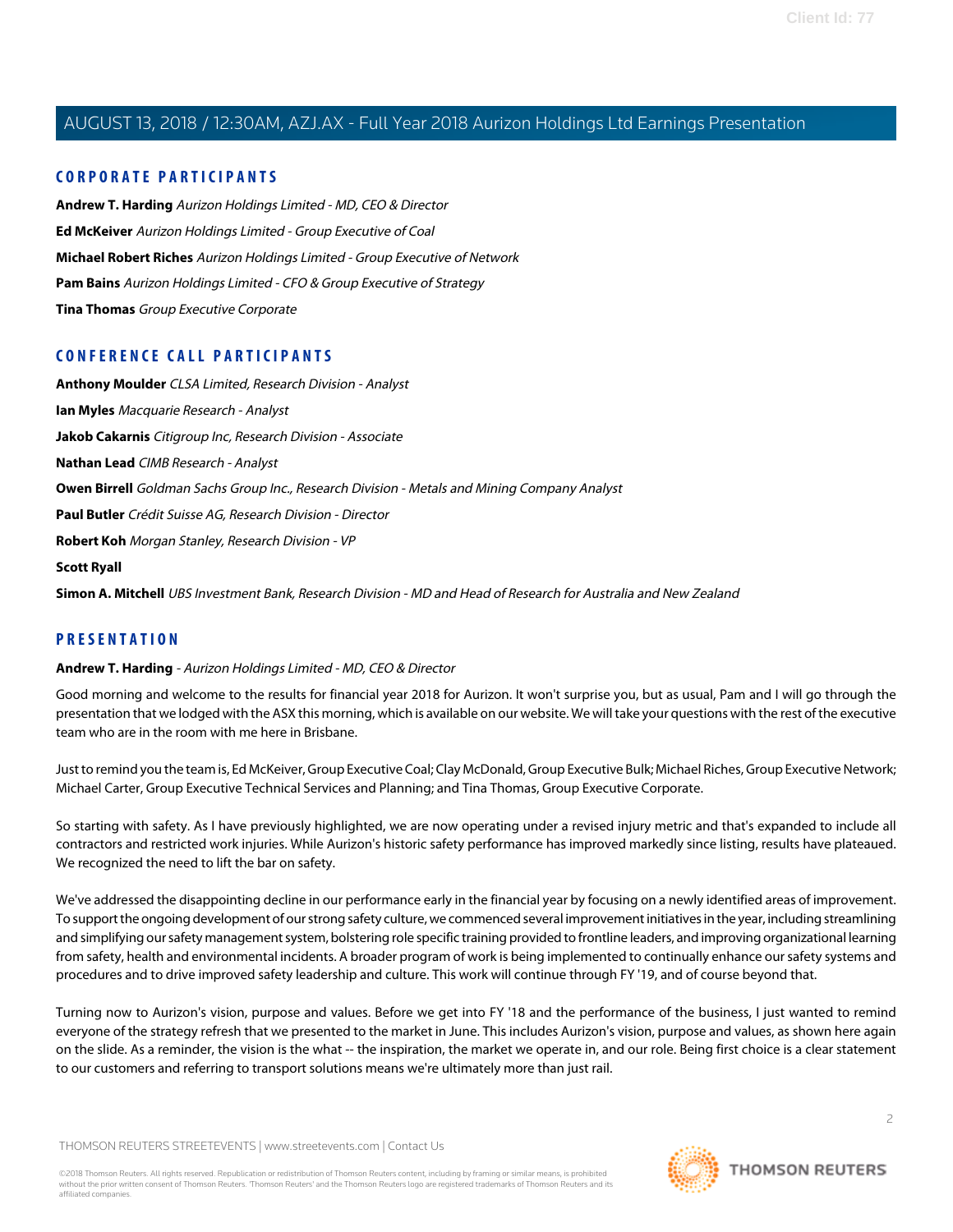The purpose is the why and engages all our employees beyond the common -- behind the common cause and makes clear the importance of regional Australia, as this is where Aurizon operates. And of course, the values are the principles by which we operate, which were deliberately retained from those set a number of years ago. If we achieve this vision, we will be #1 in the market and we'll sustainably grow earnings well into the future.

So moving on to the strategic levers. The next slide again shows the levers available to help achieve this vision, optimize, excel and extend, noting that the majority of people's time, effort and resources are focused on the first 2. Any new idea, any new capital investment or strategic initiative at Aurizon is aligned to these levers to assure delivery of the strategy and achievement of the vision.

And with that we'll move on to the performance of the business in FY '18. But before I talk about FY '18 financial performance, I wanted to provide an update on the key priorities of the company as we've previously done. We are very pleased with the results of our capital management plan, over the last 18 months returning over \$1 billion to our investors through dividends and execution of the \$300 million buy back during the year. In addition, today we're declaring a final dividend for FY '18 of \$0.131, representing a 47% increase compared to the final dividend last year. This is based on a payout ratio of 100% of underlying NPAT for the continuing operations, something that we have maintained for the last 3 years.

Today, we can also confirm that we've achieved our transformation target of \$380 million of benefits delivered since FY '16, including the removal of Intermodal's FY '17 losses, which mostly relate to the Interstate business. Although, this represents the achievement of this specific Target, it is not the end of the journey as transformation moves towards the culture of continuous improvement, as emphasized previously in the strategic levers. This will be achieved through continuing to focus on labour and asset productivity and targeted investments in technology.

You'll recall at Investor Day, I outlined 2 major transformation initiatives in Precision Railroading and the restructure of TSP. Precision Railroading is focused on driving precision planning and disciplined delivery to improve our time -- our on-time performance of our services across CQCN. This project commenced in FY '18, with initiatives moving into execution, largely during the second half of the year. Momentum is increasing across the project, which is demonstrated by 17% year-on-year improvement in our on-time performance, which equates to a reduction of around 12 minutes. This value proposition is significant, and as I indicated in June, this initiative is targeted to deliver at least \$50 million in financial benefits by FY '21.

The restructure of TSP will focus on reducing headcount, consolidation of our real estate footprint, and transferring functions to coal and bulk where it makes sense to do. It's expected that these initiatives will deliver around \$20 million in cost reductions by FY '21. Finding a resolution for the last 2 key priorities of the Intermodal transactions and UT5 is critical and I will provide an update on each shortly.

Turning to the FY '18 highlights. The company delivered a strong financial performance in FY '18 with underlying EBIT of \$941 million, comfortably within the guidelines range of \$900 million to \$960 million. As you can see from the chart, this was driven by a sharp improvement in Bulk earnings, due to benefits from lower net depreciation and the transformation program, which more than offset 6% lower volumes. Pam will go through this in more detail shortly.

In Above Rail volumes were up 7% to 212.4 million tonnes and Network volumes were up 9% to 229.6 million tonnes. Both numbers are a record. But it is worth noting that FY '18 Network volumes would have been an estimated 7 million to 8 million tonnes higher if Network did not have to align its maintenance and operating practices to the UT5 Draft Decision. For all stakeholders in the Queensland supply chain this has been a foregone economic opportunity and one which could have been avoided if the QCA had proposed a more realistic and commercially appropriate position in its Draft Decision. I'll speak more to this matter in my Network comments.

Statutory NPAT increased significantly to \$560 million due to the Bulk impairments recorded in the previous year. ROIC improved to 1.6 percentage points to 10.9% and operating ratio was 69.8%. Free cash flow slightly decreased due to the recognition of \$98 million of proceeds in the prior year for the sale of Moorebank, which more than offset a 3% increase in cash from operations.

And as already noted FY '18 was a strong year for shareholder returns with a completion of the \$300 million buy back and dividends being paid based on a payout ratio of 100% of underlying NPAT for continuing operations. This also includes today's declaration of a final dividend of \$0.131, which brings the total dividend for the year to \$0.271, an increase of 20%

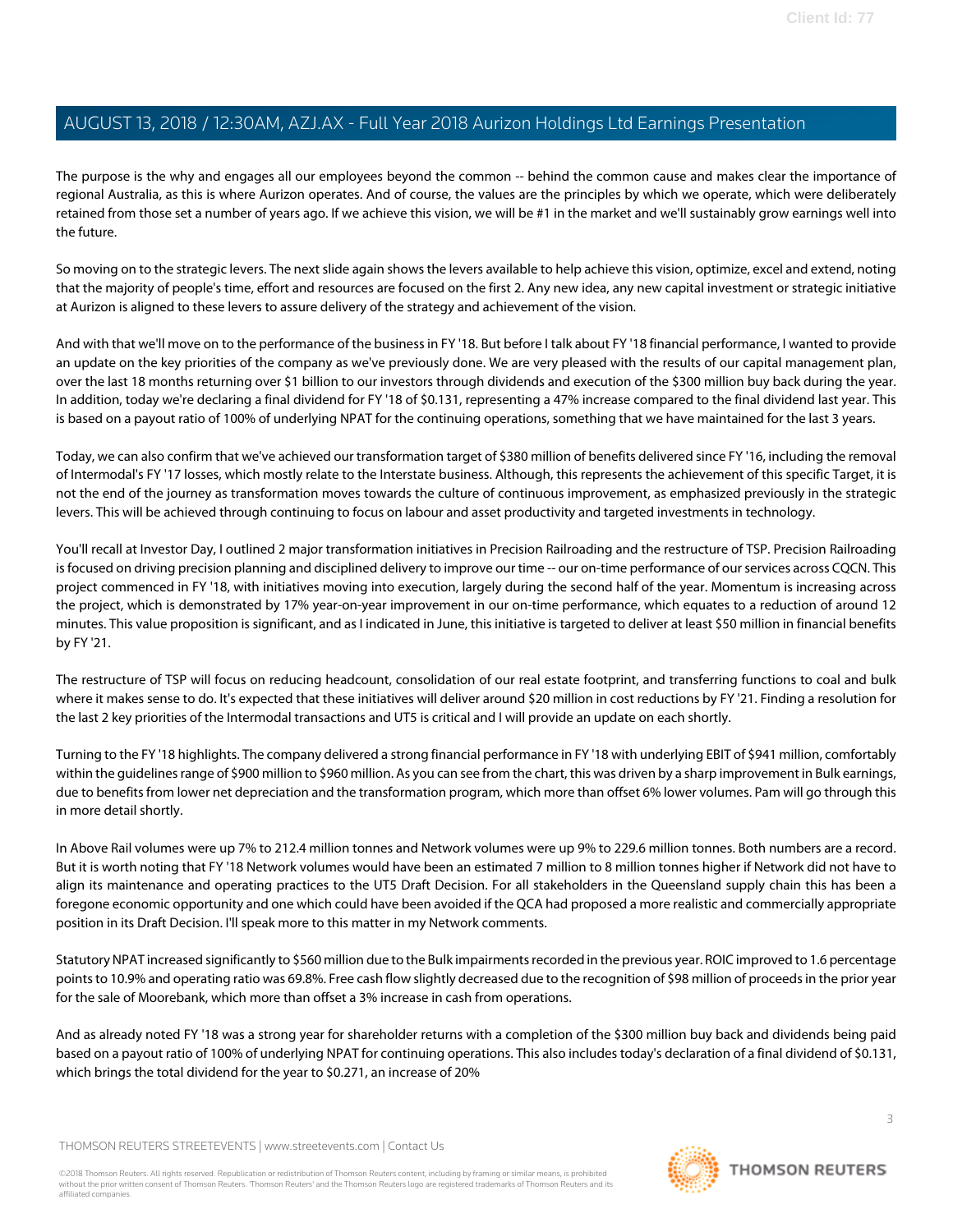Turning to the coal business. You should all be familiar with the information here and market conditions have continued to be supportive. As detailed in June, we expect annual growth of around 2% for both thermal and met coal, driven by continued strong demand in Southeast Asia. Steel production in China and India, which are Australia's top met coal export destinations, continue to grow strongly, which in turn, is driving the increased demand for met coal. The average price of hard coking coal increased 7% over the year to USD 204 per tonnne.

For thermal coal, the Newcastle benchmark coal price increased 24% in FY '18 to USD 99 per tonne, primarily driven by increased import demand from China, which is the largest importing nation of thermal coal. And demand remains strong in other Asian markets, including Japan, which is the largest destination for Australian thermal coal exports. The coal team has done a great job with contracting success rate this year, as you can see. Qcoal has already commenced railings, Baralaba and MACH Energy are expected to commence railings this half.

The focus and strategy for the coal business is clear, with an emphasis on improving reliability and investing in technology to safely and efficiently deliver for our customers. They're executing this strategy despite difficult circumstances due to Network's operating changes brought on by the QCA's Draft Decision. However, relationships with at operating level remain positive as the team is focusing on delivering in a strong demand conditions. All customers are currently making positive cash margins and we expect this to continue. The recent contracts we have signed provide the business with a great platform from which it can continue to execute on the strategy.

Turning now to the Network business. Our disappointment with the UT5 Draft Decision the QCA remains, as does our strategy of resolving this situation through multiple pathways. There's been a number of movements on the regulatory front including a paper published by the QCA on maintenance, which is a positive sign. Although we note, there's no actual change yet. However, there's yet to be any additional comments on WACC, which is a critical piece in ensuring Network is adequately compensated for the level of risk inherent in the operation of the asset. Despite what the QCA draft says, it is not the lowest regulated asset in the country. Therefore, we need to ensure the WACC is set appropriately.

Aside from the regulatory process, we're also pursuing commercial and legal paths and we note that the judicial review of the Draft Decision on the basis of apprehended bias has an initial court date of 22nd October. And finally, from an operational perspective, we took the steps of aligning our maintenance and operating practices to the draft given these draft revenue allowances are below where we were operating. This is not ideal, but we had no choice given the retrospective nature of the undertaking.

Turning now to Bulk. The Bulk business has had a great year, as they are seeing the benefits of the turnaround plan in action. You can see on the slide, some of the contracting success and the transformation benefits which is required to take this business to the next level. Success here sees significant rewards for Aurizon and for our customers.

However, the job is not done and there are still challenges, especially with the end of the Cliffs contract in June and the loss of the Graincorp contract which will end in late 2019. As previously noted, next year earnings will be impacted significantly from the end of the iron ore contracts for Cliffs and Mt. Gibson. However, we expect the benefits of the turnaround plan to partly offset some of the lost earnings and continue to grow EBIT in the years beyond.

Clearly, the business needs to focus on growth in the long run and from the Investor Day, you should have the sense that the team is well positioned to capture some of the opportunities that are presenting themselves across a range of commodities that are forecast to grow into the future.

Turning now to an update on the enterprise agreements. 2018 is a year where all Enterprise agreements have either commenced or concluded bargaining, including the Western Australian Rollingstock Maintenance agreement, which was concluded earlier in the year. Some EAs have expired, including the Queensland Staff agreement, and bargaining has been ongoing since August 2017, and where 2 ballots have been voted down by employees. There was some protected industrial action by a small subsection of employees under this agreement, which has now been suspended and bargaining resumed.

The 2 largest EAs in Queensland have commenced bargaining in July and we're proposing to split them into 3 business unit specific EAs, for Coal, Bulk, and Network infrastructure. The objective here is to align wage increases to the market, noting that the these EAs provided a 4% per annum uplift, which is not consistent with the current labour market. In addition, we will also be looking to remove the barriers to productivity and simplify and standardize processes to enable each business unit to be fully accountable for its operation.

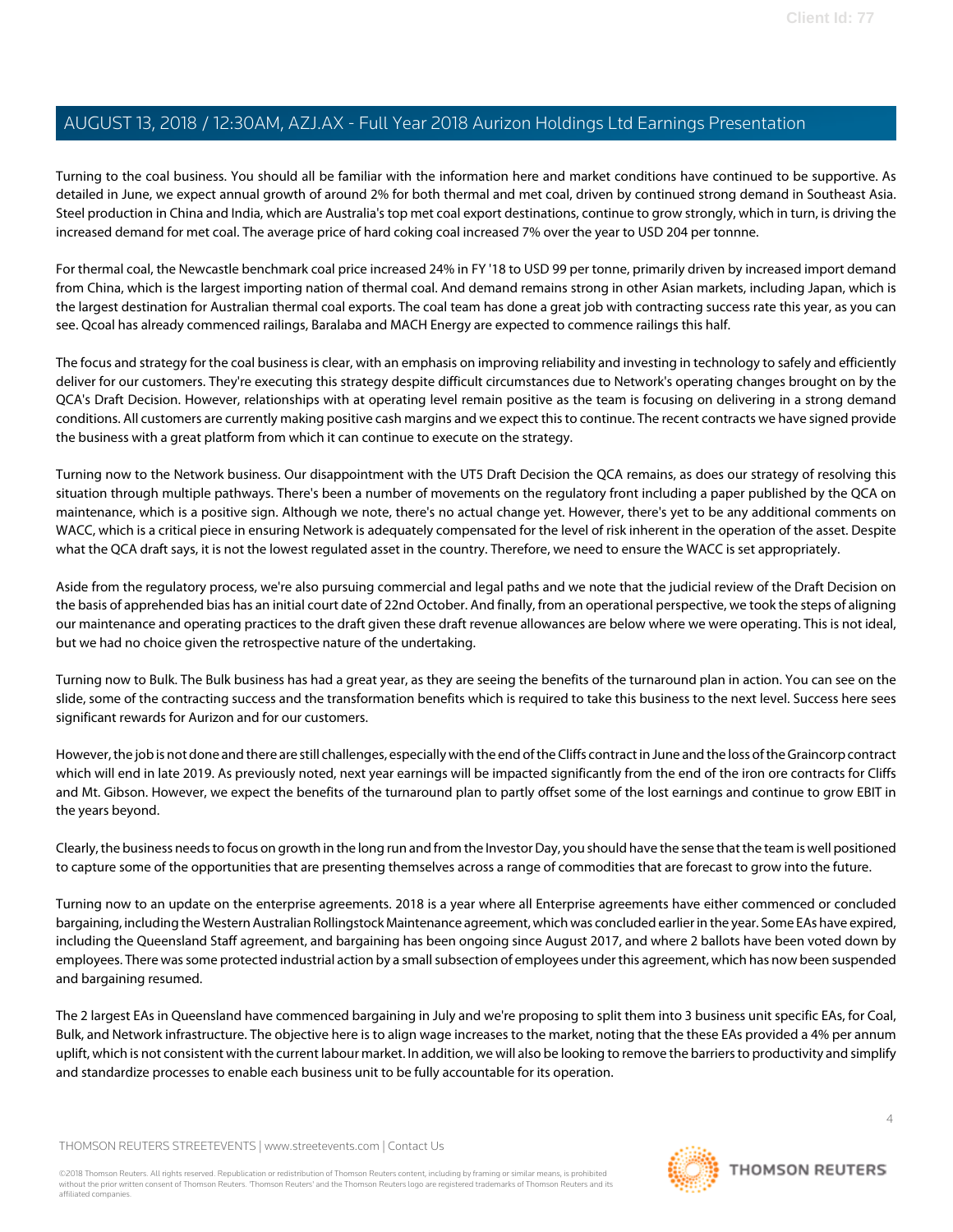And finally, before handing over to Pam, I wanted to make -- provide an update on Intermodal. We executed the closure of the Interstate business on time and ahead of expectations. This allowed the cascading of locomotives to support the growth in the Hunter Valley coal business. The remaining parts of Acacia Ridge and Queensland were to be sold subject to ACCC clearance. On the 19th of July, the ACCC blocked both transactions and commenced proceedings alleging that both transactions would have the effect of substantially lessening competition. The ACCC also alleges Aurizon and Pacific National came to a number of other understandings which the ACCC says, had an illegal anticompetitive purpose or effect.

The ACCC last week sought interlocutory orders from the court, compelling Aurizon to continue to operate the Queensland Intermodal business until the court makes the final determination on the matter. We oppose that, and I understand the court has just made a decision. I've not had the opportunity to review the decision or to discuss it with the general counsel. But when I do, I will update the market accordingly.

Aurizon's one and only objective in these transactions was to sell both businesses for the best commercial outcome within the bounds of the law, as our shareholders would expect. And as we've always said, if the ACCC blocked the transaction for the sale of Queensland Intermodal, we would exit that business, as that represented the next best alternative we currently had before us.

Again, this is what our shareholders would expect rather than continuing to operate a business that loses money. Accordingly, we have today terminated the business sale agreement for the Queensland Intermodal business. Subject to any orders of the court, our intention remains to exit the loss making Queensland Intermodal business as planned, clear the Acacia Ridge transaction and defend the allegations about illegal anticompetitive conduct. We will update the market when the conclusions are known.

<span id="page-4-0"></span>And now I'll hand over to Pam.

### **Pam Bains** - Aurizon Holdings Limited - CFO & Group Executive of Strategy

Thank you, Andrew, and good morning to everyone on the call. As a reminder, the results I will cover today are based on the continuing operations and hence exclude Intermodal, which is classified as a discontinued. I'll provide an update on Intermodal a little later.

FY '18 is a year where we have delivered on our promises. We ended FY '18 with a strong EBIT result at the upper end of the guidance range. As Andrew has outlined, we have achieved our 3 year transformation target of \$380 million, finished the year with an operating ratio of 69.8%, and achieved record volumes in both our Coal and Network businesses.

We demonstrated our disciplined approach to capital management with the CapEx spend for FY '18 of \$490 million. And cash flow continues to be strong, with free cash flow of \$669 million being generated by the continuing operation.

Moving to the detail. Underlying EBIT has increased 6% against prior year, with reduced operating costs and depreciation, offset in part by a reduction in revenue. Revenue decreased marginally by \$30 million. A key driver of the performance against prior year is the UT4 one-off benefits not repeated in FY '18, and lower Bulk volumes. This is partly offset by increased volumes in coal from the prior period impact of Cyclone Debbie and new contract such as AGL, which commenced railing in July 2017.

Operating cost reduced \$44 million, largely driven by \$86 million in transformation benefits across the business. This is partly offset by range of cost increases with the major ones being cost escalation, redundancy cost and cost from increased volumes in coal.

There was a large improvement in statutory EBIT of \$842 million as we took \$760 million of items below the line last year which was principally asset impairments in Bulk. There have been a few adjustments below the line this year and we'll provide -- we provide a reconciliation on Slide 38. The adjustments include, firstly, contract exit net benefit of \$35 million. This represents the recognition of the Cliffs termination fee of \$66 million, partly offset by asset impairments due to the contract cessation, redundancy and other closure costs totaling \$32 million.

Western Australia CGU review of \$32 million. A review of the West Australia CGU has resulted in a further impairment of assets due to Cliffs ceasing 3 years earlier than expected. And \$23 million positive impact for the partial unwind of the FY '17 provision for train crew redundancy. Due to

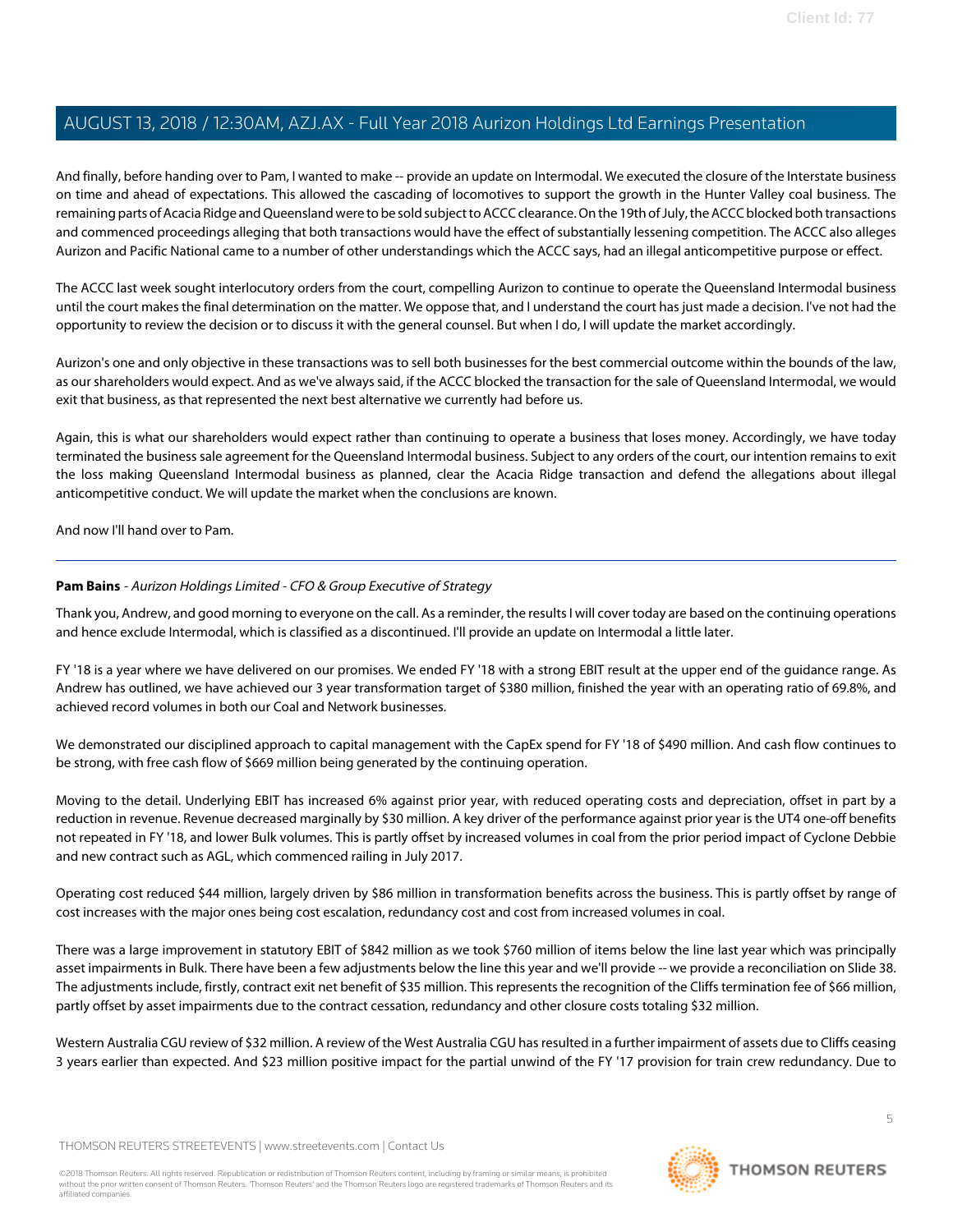operational requirements and higher coal demand, the transition to a more flexible labour workforce in the Central Queensland Coal Network has not been implemented at this time.

Underlying net profit after tax has increased 10% with improved EBIT and lower net financing costs, offset in part by higher income tax expense. The board has declared a final dividend of \$0.131 per share, franked to 60%. And this equates to a payout of 100% of underlying net profit after tax. This reflects an increase of 47% against the FY '17 final dividend and is a 20% increase on the total FY '17 dividend.

Moving to Coal. EBIT increased \$9 million to \$429 million. Volumes have increased both in the Central Queensland Coal Network and New South Wales, reflecting the prior year impact of Cyclone Debbie, the commencement of new contracts in FY '18, including AGL, and high levels of general customer demand, driven by continued strength in coal prices. This has been offset, in part, by lower availability in the CQCN in the second half due to Network implementing revised maintenance and operating practices to align with the UT5 Draft Decision, and some production issues experienced by specific customers in both New South Wales and Queensland. Revenue quality has reduced with improved contract utilization, which increased 4 percentage points, reflecting the impact of Cyclone Debbie in the prior year.

Coal delivered \$47 million in transformation during the year. This was offset by cost to meet additional volumes of \$32 million, wages and consumable escalation of \$16 million, higher maintenance cost to improve fleet's reliability in CQCN of \$6 million and redundancy and other cost of \$16 million. As expected, depreciation increased in the second half with the transfer of Intermodal locomotives and the commissioning of new wagons in the Hunter Valley. As a result, we expect depreciation to increase in FY '19, in line with the increase in rolling stock.

So, overall, a positive result from Coal, from increased volumes and transformation, offset in part by higher costs from installing capacity for growth tonnes and reinstating rolling stock in CQCN. As we noted at the Investor Day in June, we expect maintenance cost to remain higher, both because of increased number of wagons and locos, but also due to the additional works required to restore older rolling stock into service. This will keep EBIT flat on higher volumes and revenue. However, we expect to see the benefits of this investment and transformation in FY '20 through an improved EBIT performance.

Moving to Bulk. Bulk's underlying EBIT improved \$64 million to \$50 million due to a combination of transformation, cost reductions and lower depreciation from the impairments in FY '17. This is partly offset by 6% lower volumes, 13% in NTK terms. In Bulk East, the Mt Isa Freighter ceased operations in January 2017 and there were lower grain volumes across Queensland and New South Wales in FY '18 due to dry weather conditions. In Western Australia, we have seen lower iron ore volumes primarily related to Cliffs.

Bulk revenue per NTK increased 10% with lower contract utilization and the commencement of new contracts in Bulk East. Transformation in Bulk total \$32 million in the year. Depreciation decreased by \$48 million with impairments from FY '17 which has been partly offset by a \$10 million write-off of capital expenditure included in operating costs to give a net depreciation benefit of \$38 million. Other, includes cost savings from the cessation of the Mt Isa Freighter of \$15 million, offset by other cost increases including labor and consumables escalation and redundancy costs of \$11 million.

So, overall, an excellent result for Bulk that demonstrates the work that Bulk team are executing on the turnaround. However, as we noted at the Investor Day, the cessation of Cliffs and Mt Gibson iron ore contracts will impact EBIT by approximately \$50 million in FY '19. But transformation benefits are expected to deliver a small profit next year and continue to drive EBIT growth in the years beyond.

Turning to Network. The result is within guidance with transitional tariffs in place for FY '18. EBIT is flat against prior year at \$481 million. Volumes were strong for the year at 229.6 million tonnes which is an increase of 9%. Total revenue has decreased \$43 million. This is due to the UT4 one-off adjustments from the prior year of \$90 million and also the \$22 million revenue cap that was paid to customers in FY '18. This has been offset in part by \$53 million volume uplift given Cyclone Debbie that occurred in FY '17 and the recovery of flood cost of \$18 million.

Total costs, including depreciation, have improved by \$43 million with reduced consumable costs of \$45 million which were represents the prior period impact for the \$26 million one of corporate cost adjustment for UT4 and reduced maintenance cost which were impacted by Cyclone Debbie in FY '17. Other expenses decreased \$17 million mainly from prior period impacts of inventory obsolescence, asset disposals and write-offs. This

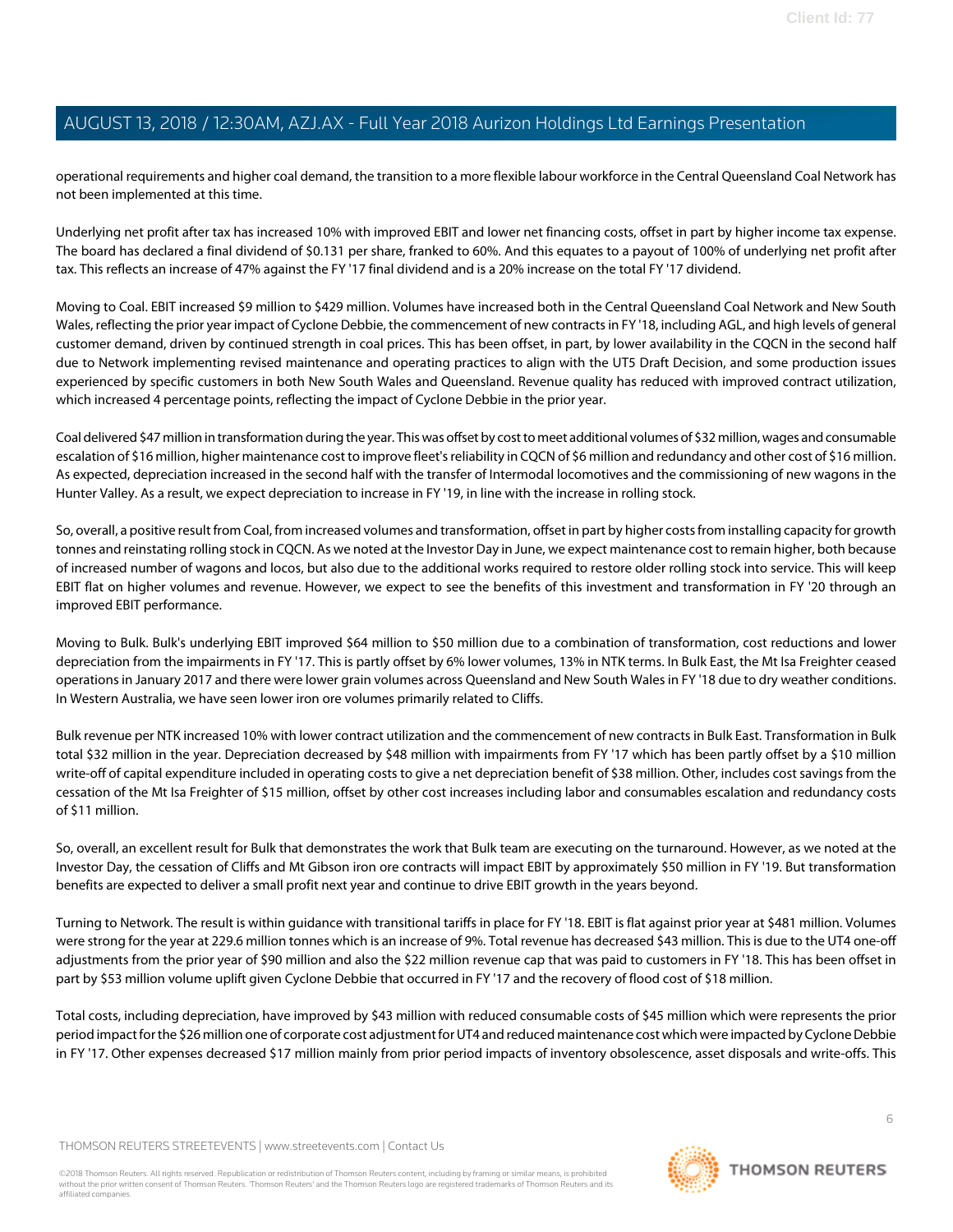was offset by an \$11 million increase in labour and fuel and energy costs impacted by inflation and higher energy costs from rising wholesale prices, partly offset by lower connection expenses with the removal of 3 feeder stations.

Depreciation increased \$8 million, mainly from increased ballast undercutting and the network asset management system commissioning. In relation to FY '19 Andrew will cover this in more detail shortly. But at this stage transitional tariffs have only been approved for the first half of '19, pending the final UT5 decision.

Moving to Intermodal, which as a reminder is treated as a discontinued operation. As I discussed at the half year, Intermodal Interstate was closed on time and ahead of expectations in December 2017. Against prior year, the EBIT loss has improved to \$24 million which mainly reflects the closure of the Interstate business, but also lower operating costs and lower depreciation from the impairments in FY '17.

We've also recycled the locomotives from our Interstate business to the Hunter Valley, where they will be utilized for growth volumes, including the new MACH Energy contract. Queensland Intermodal lost \$14 million EBIT in FY '17 and has improved principally due to lower depreciation from prior year impairments, but still recorded a loss in FY '18. Therefore, the returns remain negative and would only deteriorate further if the business is retained, given the need to invest further capital. Significant costs of \$75 million have been recognized in FY '18 which relate to the closure of the Interstate business.

Moving to capital expenditure. Capital expenditure for FY '18 total \$490 million within the guidance range we provided at Investor Day. Growth capital of \$47 million, largely relates to the purchase of new coal wagons in support of growth tonnes in the Hunter Valley. As I highlighted at Investor Day, we expect capital for FY '19 to be in the range of \$480 million to \$520 million. Network capital has been reduced, and this is forecast to be offset by an increase in capital for the Coal business with the ramp up of overhaul programs, the further progression of technology programs and the upgrade of the wagon shop Jilalan. We are now starting work to look into detail around the capital spend for FY '20 noting that we will continue to review Network capital if UT5 still remains on resolved.

Cash flow. Free cash flow for the continuing operation has decreased by 5%, primarily due to the sale of Moorebank that took place in the prior year for \$98 million. This has been offset in part by a 3% improvement in net cash from operations, largely due to lower taxes and interest paid. In terms of the first half of '19, we will see the benefit of the receipts of the Cliffs terminations fee of \$66 million. This will be offset, in part, by the payment of the remainder of closure costs for the Intermodal Interstate business.

Finally, before I hand back to Andrew, a quick update on funding. The interest expense has reduced in FY '18 due to the replacement of maturing hedges at lower interest rates in June '17. The weighted average interest cost on group on drawn debt was 4.5% a 50 basis point improvement against the prior year. In November 2017, we repriced and extended an existing \$525 million bank facility with maturity extended to FY '23 and tranche size reduced slightly to \$500 million. In June, we also reduced the corporate bank debt facility size by \$200 million, given the reduced funding requirements. The FY '20 and '21 revolving bank debt facility for Aurizon finance -- will be financed during FY '19.

On capital allocation, you will recall that Aurizon prioritizes capital firstly to non-growth capital, that is our sustaining and transformation projects. Secondly to dividends and thirdly surplus capital will be returned to shareholders or invested in growth projects only where these projects maximize shareholder value.

As we have discussed previously, under the UT5 Draft Decision, Network does not currently meet Moody's credit metrics, but S&P metrics are satisfied due to lower thresholds and differing views on coal risk.

On dividend, given the final UT5 decision is likely to see Aurizon's earnings reduced, we did discuss whether the dividend should be smoothed lower to reflect this future state. However, this would be inconsistent with previous circumstances such as Cyclone Debbie last year, where earnings fell and the dividend was not adjusted upwards, given the recovery of the lost revenue in the future.

In addition, we wanted to ensure shareholders were rewarded for the company's performance this year through higher dividend and it is consistent with our capital allocation strategy of prioritizing dividends after non-growth CapEx. Our policy is based on paying out a percentage of net profit after tax. Therefore, dividends will mirror the underlying earnings if there is volatility.

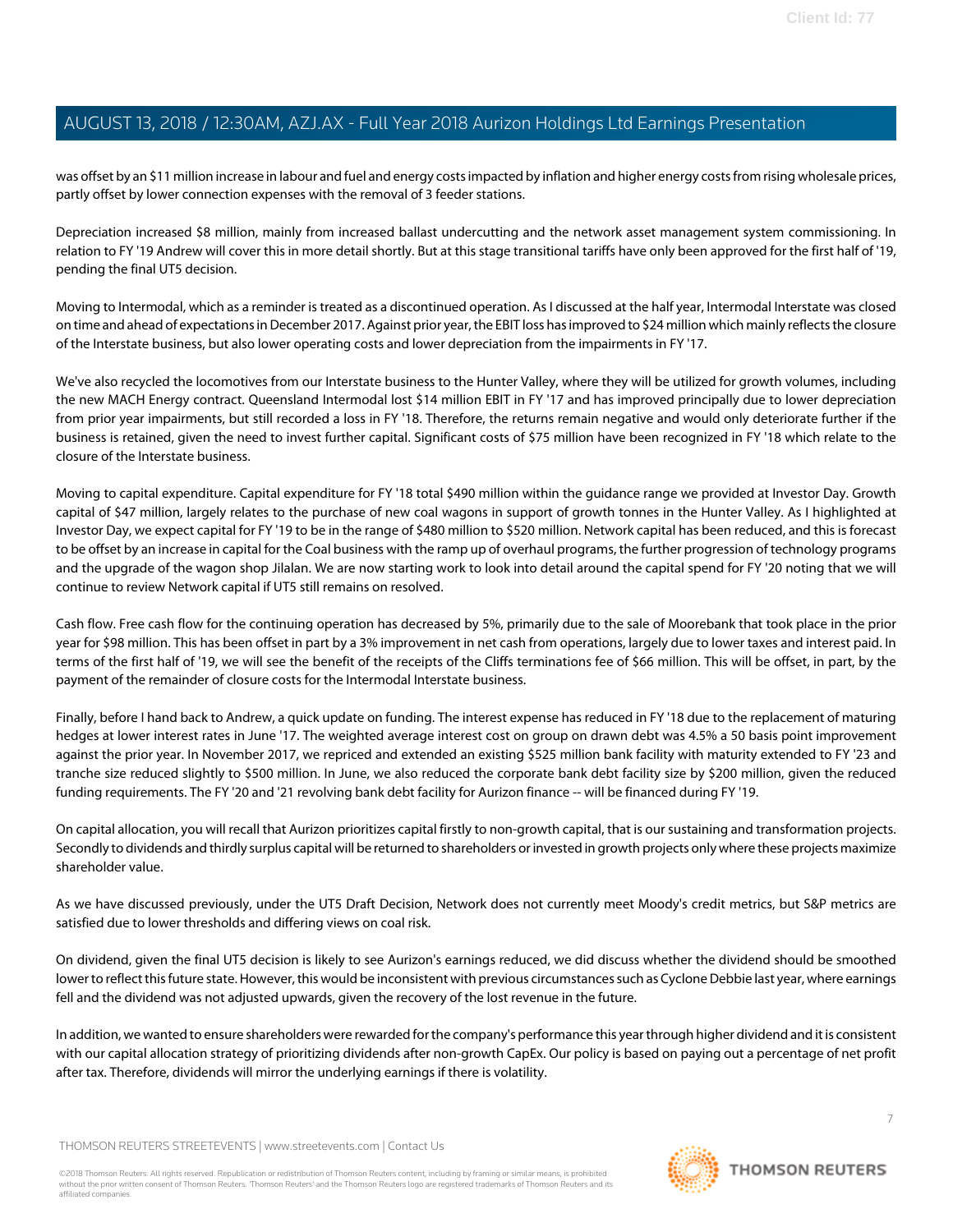Thank you, and I'll now hand back to Andrew.

### **Andrew T. Harding** - Aurizon Holdings Limited - MD, CEO & Director

Thanks Pam. Turning now to the financial outlook for FY '19. Providing earnings guidance is challenging given with no certainty at this point of the final UT5 outcome. As we said at the Investor Day, the potential range of Network EBIT is \$130 million from the Draft Decision at the bottom to a full 12 months of transitional tariffs at the top. Therefore, today, we're providing EBIT guidance for the Above Rail business only.

For Above Rail, which is the total of Coal, Bulk and Other, we expect a range of \$390 million to \$430 million for underlying EBIT compared to \$460 million in FY '18. And the key assumptions are as follows. For Coal, it assumes a volume of 215 million to 225 million tonnes. With this volume growth to be offset by increased maintenance and operating costs as we foreshadowed in June.

For Bulk, it includes the \$50 million impact of the end of both Cliffs and Mt Gibson iron ore contracts in the year. We also assume no major weather impacts, the continued delivery of transformation benefits for the business and we exclude redundancy costs. We expect the Above Rail business to grow EBIT in FY '20 and beyond, principally from further volume growth and transformation benefits

And finally, before moving on to some questions, I wanted to provide you with a summary of what you heard and where Aurizon is. FY '18 has been a strong year where we have delivered 6% EBIT growth and delivered shareholder returns through a dividend and share buyback. We've achieved a our 3 year \$380 million transformation target, which is a great result, but also sets us up for the future. There are earnings headwinds in FY '19 with the cessation of iron ore contracts in Bulk and the additional investment in Coal to enhanced fleet reliability. However, we expect coal volume growth and continuing transformation will enable earnings growth for Above Rail from FY '20.

On UT5, there was not going to be a quick fix and it will take time as we work through our strategy to achieve a better outcome than the Draft Decision across the regulatory, commercial and legal pathways.

With Intermodal we made a decision to exit this loss making business. We've successfully closed the Interstate business and executed sale transactions to sell Queensland Intermodal and Acacia Ridge Terminal, which were both subject to regulatory approval. Our intent was to close the Intermodal business if we did not receive ACCC approval. Subject to any orders of the court, our intention remains to exit the loss making Queensland Intermodal business as planned.

Over the past 18 months, we've demonstrated a clear pattern of behavior, identify the issue, develop the solution and then execute. This pattern will continue and the resolution of UT5 and Intermodal will enable us to execute on our plans under the new strategic framework I outlined at Investor Day.

Thank you and I'll now hand over to questions.

# <span id="page-7-0"></span>**QUESTIONS AND ANSWERS**

# **Operator**

(Operator Instructions). Your first question comes from Simon Mitchell from UBS Investments Bank.

# **Simon A. Mitchell** - UBS Investment Bank, Research Division - MD and Head of Research for Australia and New Zealand

Just couple of questions in the wake of the ACCC decision on Intermodal. Can you just go through what is actually required to exit the Queensland Intermodal business in terms of cost. And also just intentions with Acacia Ridge, given that asset doesn't really fit within the profile of a group any longer.

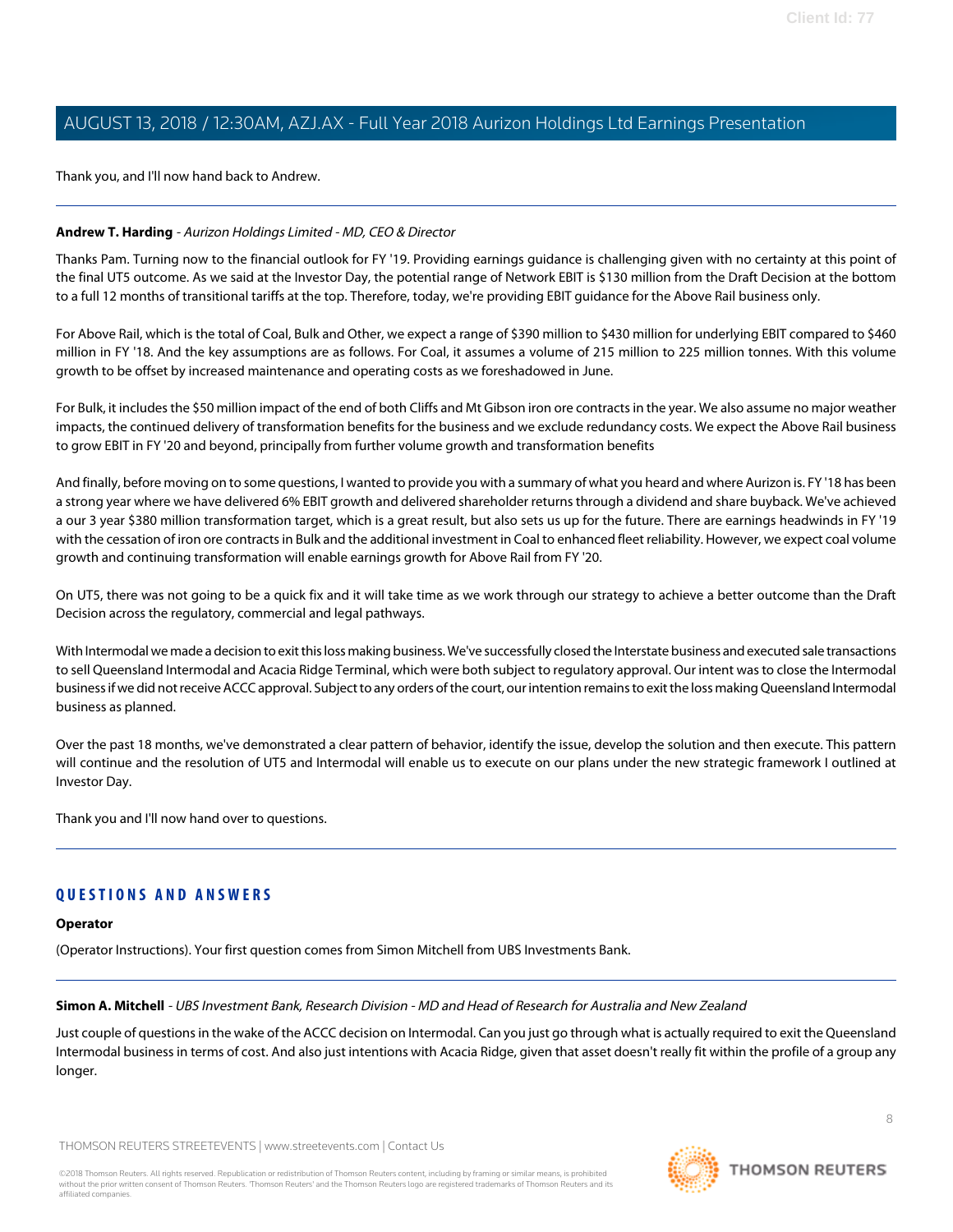### **Andrew T. Harding** - Aurizon Holdings Limited - MD, CEO & Director

Okay. Simon I'll get Pam to run through that question and some of the numbers.

### **Pam Bains** - Aurizon Holdings Limited - CFO & Group Executive of Strategy

So in terms of closure costs we highlighted about \$30 million to \$40 million in terms of closure. So it's not too dissimilar in terms of the process as we went through with the Interstate business. Sorry the first part of your question or the second part of your question.

### **Simon A. Mitchell** - UBS Investment Bank, Research Division - MD and Head of Research for Australia and New Zealand

Okay. That was first part of the question. Second part was Acacia Ridge.

**Pam Bains** - Aurizon Holdings Limited - CFO & Group Executive of Strategy

Acacia Ridge

### **Andrew T. Harding** - Aurizon Holdings Limited - MD, CEO & Director

So we've said that we're exiting the business and we've actually established the transactions and we'll continue to pursue those transactions to - subject, obviously, to sort of orders of the court, and that's I think all I can say at this moment in time.

### **Simon A. Mitchell** - UBS Investment Bank, Research Division - MD and Head of Research for Australia and New Zealand

So do I summarize that to be -- that you intend to divest Acacia Ridge?

**Andrew T. Harding** - Aurizon Holdings Limited - MD, CEO & Director

That's absolutely the case, yes. And that nothing has changed from that point of view.

### **Simon A. Mitchell** - UBS Investment Bank, Research Division - MD and Head of Research for Australia and New Zealand

Okay. And then my second question relates to return on capital target. Just looking at the remuneration report, the target is return the business that used to be 10.5% to 11.5% and is now 9% to 10%, is that just reflective of where you see things given the UT5 situation.

### **Andrew T. Harding** - Aurizon Holdings Limited - MD, CEO & Director

Look, you've got it in one. I don't think I could actually make the response any longer by saying anything other than, yes, it primarily reflects our view, a UT5 impact.

### **Simon A. Mitchell** - UBS Investment Bank, Research Division - MD and Head of Research for Australia and New Zealand

Okay. And just lastly from me, the Coal revenue in the second half, there was certainly an impact on revenue from quality. I think it was about \$25 million dollars as a negative item in the second half and I think revenue per NTK, if you exclude access, was down about 4% in the second half. Can you just touch on that in bit more detail and if that's a trend that we should extrapolate into FY '19 given the new contracts that are ramping up.

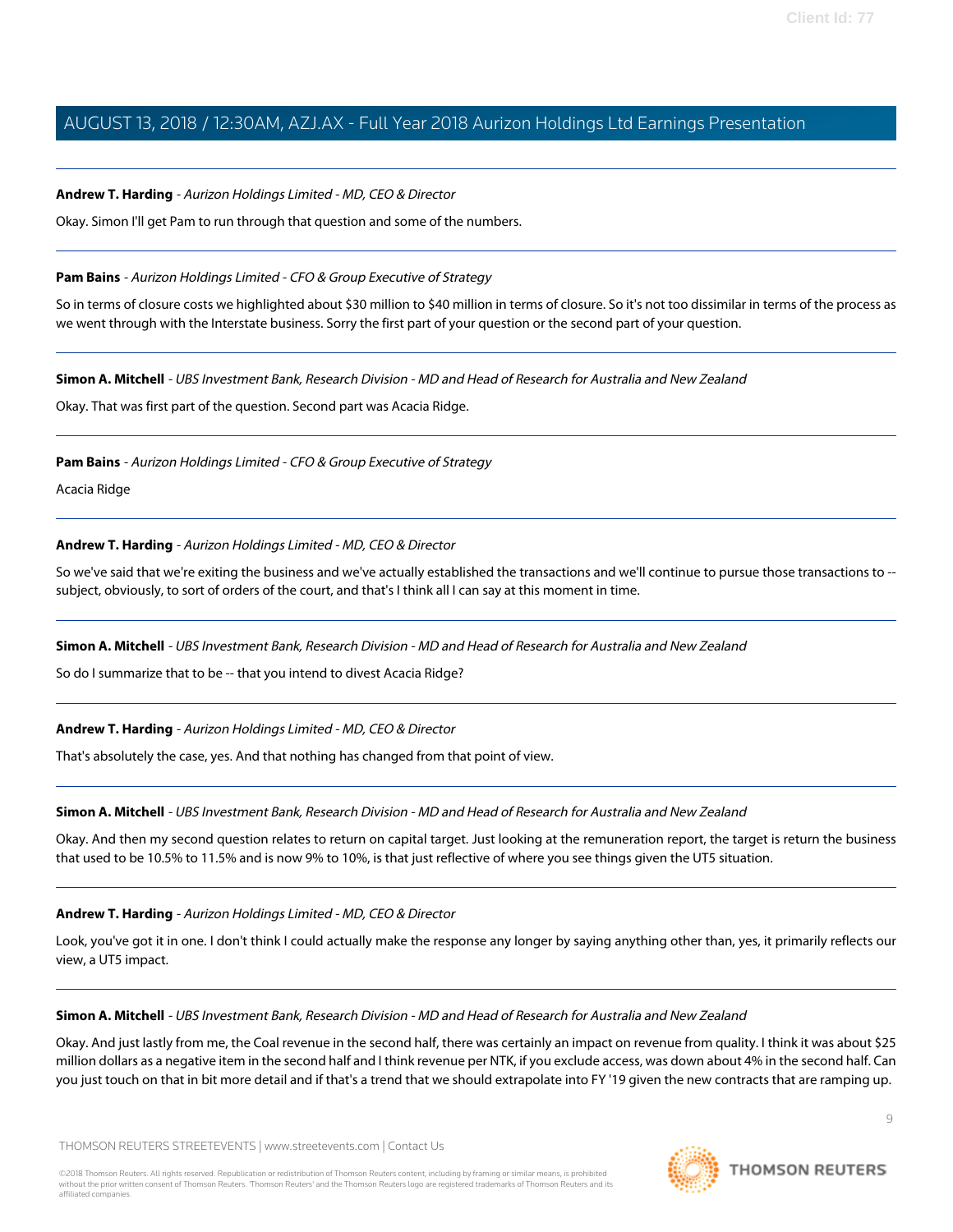### **Andrew T. Harding** - Aurizon Holdings Limited - MD, CEO & Director

Simon I will get Ed to answer those questions. Thanks Ed.

### <span id="page-9-0"></span>**Ed McKeiver** - Aurizon Holdings Limited - Group Executive of Coal

Hi, Simon. No, that's more related to the UT5 impact as Andrew had said. The Network's estimated impact is between 7 million and 8 million tonnes in the CQCN. Our share of that's about 2/3 or about 5 million tonnes. If you would -- if you were to work out our sort of average revenue per tonne based on dividing our total revenue by in our 4E report we report by total volume, we get about \$6 per tonne and that's where you -- so the impact of those Network constraints is broadly in that sort of \$20 million to \$30 million range over the second half.

### **Simon A. Mitchell** - UBS Investment Bank, Research Division - MD and Head of Research for Australia and New Zealand

So the impact is entirely coming through in the usage charge component of revenue?

**Ed McKeiver** - Aurizon Holdings Limited - Group Executive of Coal

Not entirely in the usage charge. There's other impacts in there as well.

### **Simon A. Mitchell** - UBS Investment Bank, Research Division - MD and Head of Research for Australia and New Zealand

Okay. And just given the impact of the what has been dominant second half, should we be extrapolating something into FY '19?

### **Ed McKeiver** - Aurizon Holdings Limited - Group Executive of Coal

Well, -- yes there is -- depending on the resolution of the UT5, yes that's right. So far we've had the constant supply chain constraints continue for the first quarter and remains to be seen how long they go for. We've also had, of course, increased contract utilization as well, Simon, as you picked up.

<span id="page-9-1"></span>Operator: Your next question comes from the Anthony Moulder from CLSA.

### **Anthony Moulder** - CLSA Limited, Research Division - Analyst

Just following on from that question. That 3.7% decline in haulage revenue per NTK. So I hear earlier through Pam's comments that a lot of that is as a consequence of that revenue mix from Cyclone Debbie impact from the pcp. Is that a better way to think of that decline?

### **Ed McKeiver** - Aurizon Holdings Limited - Group Executive of Coal

Yes, that's a good way to think of it Anthony. Obviously, we had we had the revenue flowing from the capacity charge during the Cyclone Debbie period. And...

### **Anthony Moulder** - CLSA Limited, Research Division - Analyst

So going forward, did obviously flat earnings coal expected through FY '19, that's more of a higher costs than necessarily ongoing impact from the revenue line.

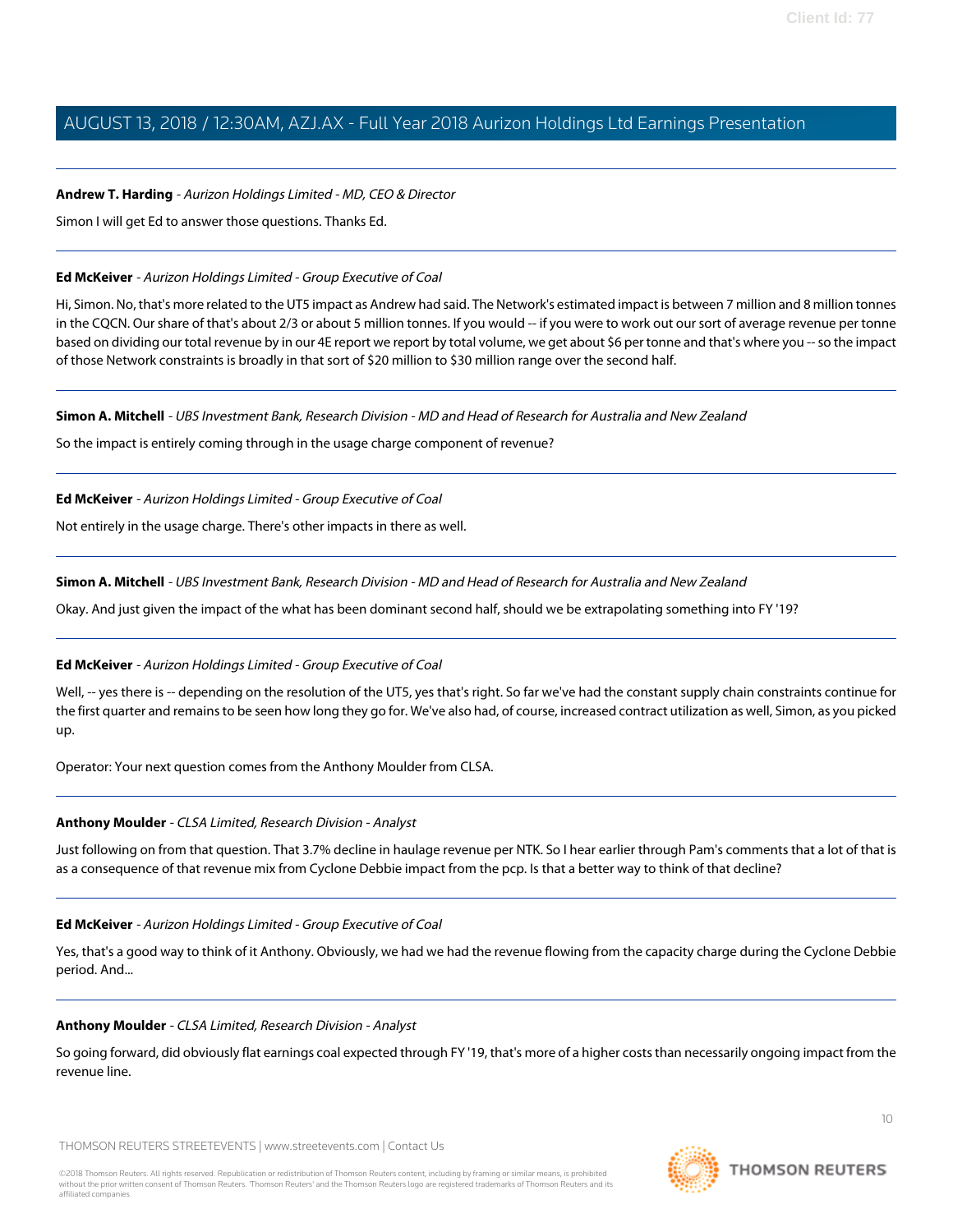### **Ed McKeiver** - Aurizon Holdings Limited - Group Executive of Coal

Yes, a little bit of both. But, yes, not necessarily higher costs, but similar cost profile to we experienced in FY '18. We've got increased maintenance overhauls due -- cyclical overhauls due. We've still got some growth costs in the plan for FY '19 as we grow the volumes over the FY '18 and into the FY '19 year.

### **Anthony Moulder** - CLSA Limited, Research Division - Analyst

Right. Thank you. I guess staying on guidance, if you look at obviously Coal, flat; Bulk, down from \$50 million from Cliffs and Mt Gibson. And then we get to -- there was a Bulk write-down of \$10 million in fiscal '18, is it safe to assume that we're done with write-downs through the Bulk business into '19?

### **Andrew T. Harding** - Aurizon Holdings Limited - MD, CEO & Director

So Pam I'll get you to answer those.

### **Pam Bains** - Aurizon Holdings Limited - CFO & Group Executive of Strategy

Yes. So you're right. In terms of this year's numbers, so you've got Bulk of \$50 million, \$430 million Coal, less other of \$20 million, which gives \$460 million, that's the equivalent of the \$430 million guidance we provide. And, yes, in terms of Bulk, we do we do not have any plan for further impairments.

### **Anthony Moulder** - CLSA Limited, Research Division - Analyst

That's a good thing. And redundancies, obviously, excluded from guidance but were a \$17 million the dollar drag in fiscal '18. I guess, too early to provide any guidance so to what levels of redundancy payments you would expect in '19?

### **Pam Bains** - Aurizon Holdings Limited - CFO & Group Executive of Strategy

Yeah, at this stage it is and we do have a large transformation program working through into FY '19. And generally speaking, if the redundancy costs have been significant, we've put them below the line. Otherwise, we've taken them within the -- above the line within the numbers. So we'll provide further detail as we as we now work through the transformation.

### **Anthony Moulder** - CLSA Limited, Research Division - Analyst

Okay. Thank you. And I guess the unanswerable question UT5 timing. Obviously, transitional tariffs through the end of this calendar year. But given that there is this judicial review from late October, is it getting increasingly likely that an outcome or transitional tariffs will continue in the second half fiscal '19?

### **Andrew T. Harding** - Aurizon Holdings Limited - MD, CEO & Director

Anthony, I might get Michael to actually just talk through his thoughts in that area.

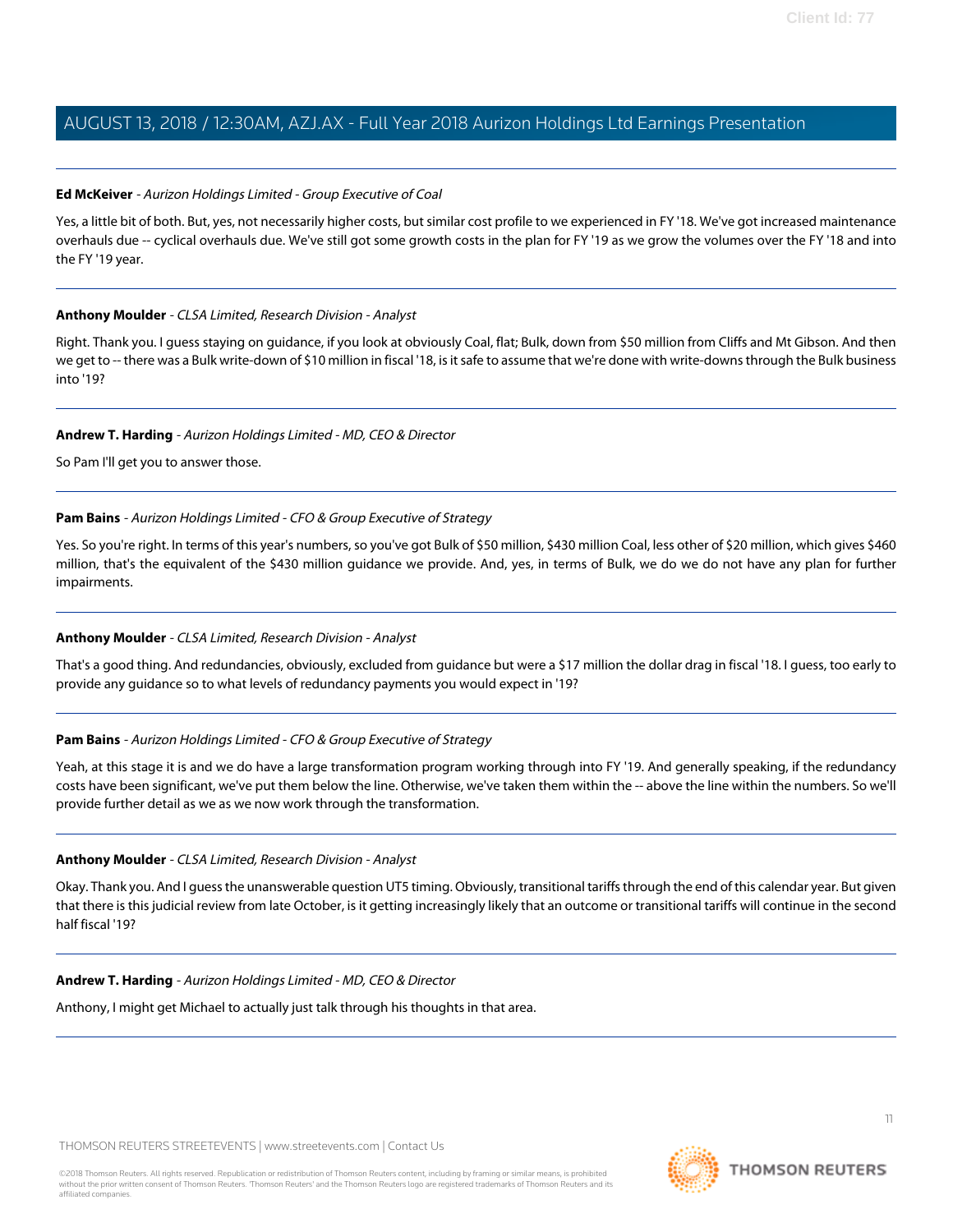### <span id="page-11-0"></span>**Michael Robert Riches** - Aurizon Holdings Limited - Group Executive of Network

Thanks Andrew. I think it does depend on what the outcome of the judicial review proceedings are. I mean, we would otherwise expect a final decision before the end of the calendar year and then obviously that would apply for the first half of FY '19. But depending on what the outcome of those proceedings are, it could impact the continuation of transitional tariffs through the rest of FY '19, so little hard to tell.

### **Anthony Moulder** - CLSA Limited, Research Division - Analyst

Sure. And then sort of the judicial review could be fairly quick and making a determination would it not?

### **Michael Robert Riches** - Aurizon Holdings Limited - Group Executive of Network

We would expect so, but it depends on what the judge's decision happens to be as to the remedies that are available and what would happen post that decision as to whether you then have a final implementable -- final decision or you continue on with transitional tariffs because of some other remedy that is determined.

### **Anthony Moulder** - CLSA Limited, Research Division - Analyst

Okay. And lastly, I guess, we're seeing Commonwealth Bank changed its classification of the WICET debt in its latest result. Can you give us any update as to how you think about VRP, but also any plans for further restructuring of WICET results?

### **Andrew T. Harding** - Aurizon Holdings Limited - MD, CEO & Director

Pam, I might just get you to cover the WIRP question and I will deal with WICET.

### **Pam Bains** - Aurizon Holdings Limited - CFO & Group Executive of Strategy

Yes. So in relation to WIRP, there's 2 components which is the regulatory component and then the WIRP fee. Obviously, as you well know the WIRP fee is before the court, so probably no further comments can be made at this stage. And with the regulatory component, the bulk -- in the QCA's Draft Decision, the bulk of the WIRP spend has gone back into the RAB. So assuming the final remains the same, there should be no impact there.

### **Andrew T. Harding** - Aurizon Holdings Limited - MD, CEO & Director

And, look, as far as WICET goes -- considered there is a industry supply chain issue there that is still yet to be solved. That provides a broad opportunity. But I do note a lot of commentary and press about banks and amending and extending banking facilities, but I'm not really in any position to provide any insight into what's actually happening.

#### <span id="page-11-1"></span>**Operator**

Your next question comes from Macquarie Group.

#### **Ian Myles** - Macquarie Research - Analyst

You mentioned in your other expenses the UT4 adjustment and I note it's also sitting in the Network business. Can you just run through what the impact was this year in the 2 different businesses? And what actually occurs next year or is it sort of like a one-off element?

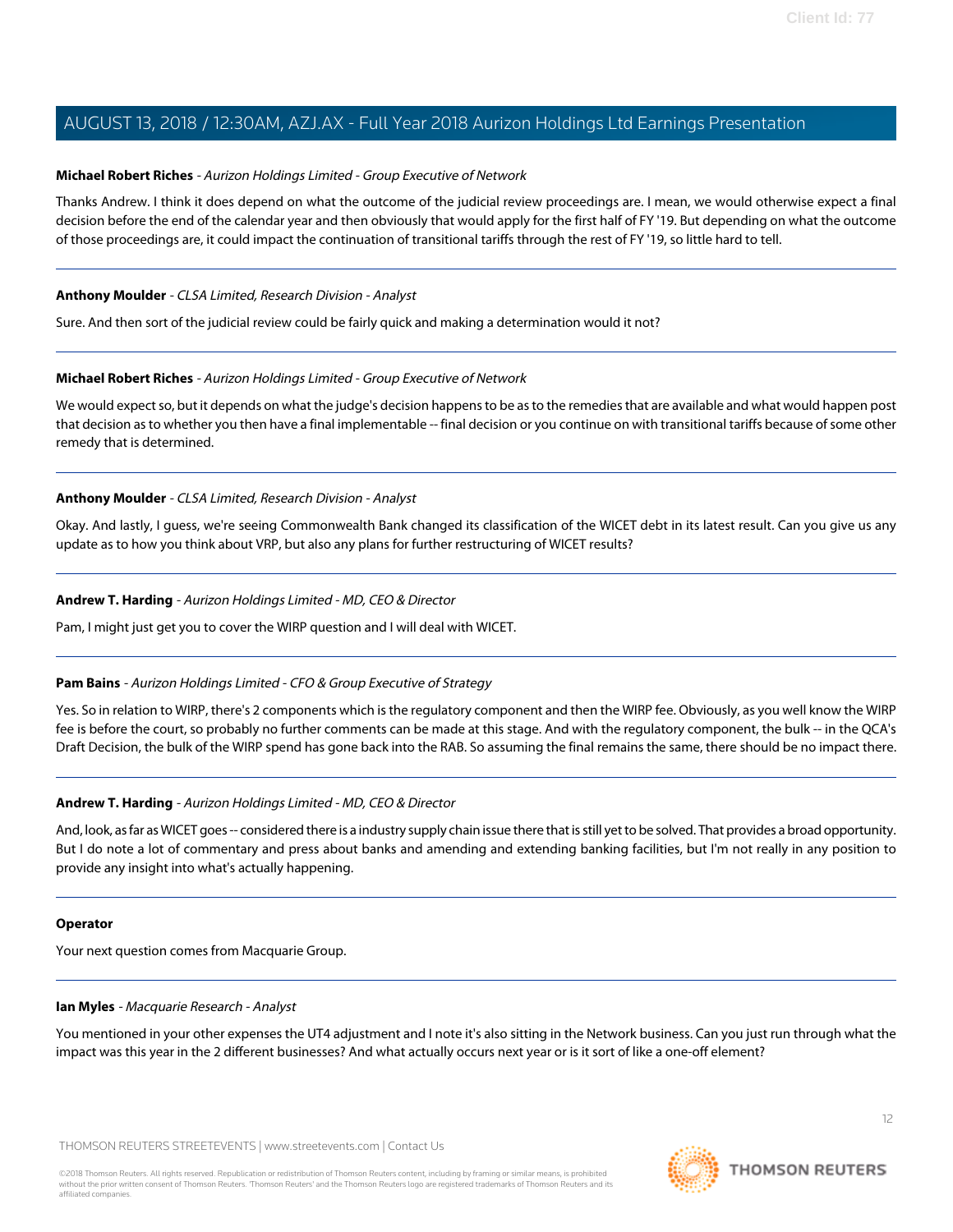### **Pam Bains** - Aurizon Holdings Limited - CFO & Group Executive of Strategy

Ian, you're correct, it's a one-off element. The \$26 million was a wash-up similar to the \$90 million for the corporate cost recovery which related to prior periods, and that was washed up. And so basically it affects the other segment as well as the Network segment. So that should disappear next year. So it's just a movement from this year to last year.

#### **Ian Myles** - Macquarie Research - Analyst

So is that \$10 million in the Network business, about \$15 million in the other segment?

### **Pam Bains** - Aurizon Holdings Limited - CFO & Group Executive of Strategy

No, it's the \$26 million of the corporate cost adjustment that I'm referring to.

### **Ian Myles** - Macquarie Research - Analyst

Okay. Okay, then. The other one is, just on the Bulk, and the -- you took a \$10 million hit in the expense line for CapEx which couldn't be depreciated. Do you have any more expenses or CapEx expenditure like that going forward or is it all now -- that would go -- be capitalized and depreciated?

### **Andrew T. Harding** - Aurizon Holdings Limited - MD, CEO & Director

Pam, could you answer that?

### **Pam Bains** - Aurizon Holdings Limited - CFO & Group Executive of Strategy

Yes. So technically speaking, Bulk east is still loss making, obviously you look at Bulk as a whole. So it's been written down to fair value, therefore all sustaining capital will need to be expensed until the business is sufficiently profitable. And as Clay talked about at Investor Day, there's a variety of initiatives in progress to look at growing the top line in Bulk east.

### **Ian Myles** - Macquarie Research - Analyst

So we should probably interpret that as east will be just expensing all CapEx going at the moment?

### **Pam Bains** - Aurizon Holdings Limited - CFO & Group Executive of Strategy

Correct.

#### **Ian Myles** - Macquarie Research - Analyst

Okay. That's great. The -- one final one is, the payment from Pacific National, which for the deposit, was that recorded this year -- FY '18 or is that recorded in FY '19.

### **Pam Bains** - Aurizon Holdings Limited - CFO & Group Executive of Strategy

The \$45 million we received, \$35 million will be retained and it has been recorded in the year.

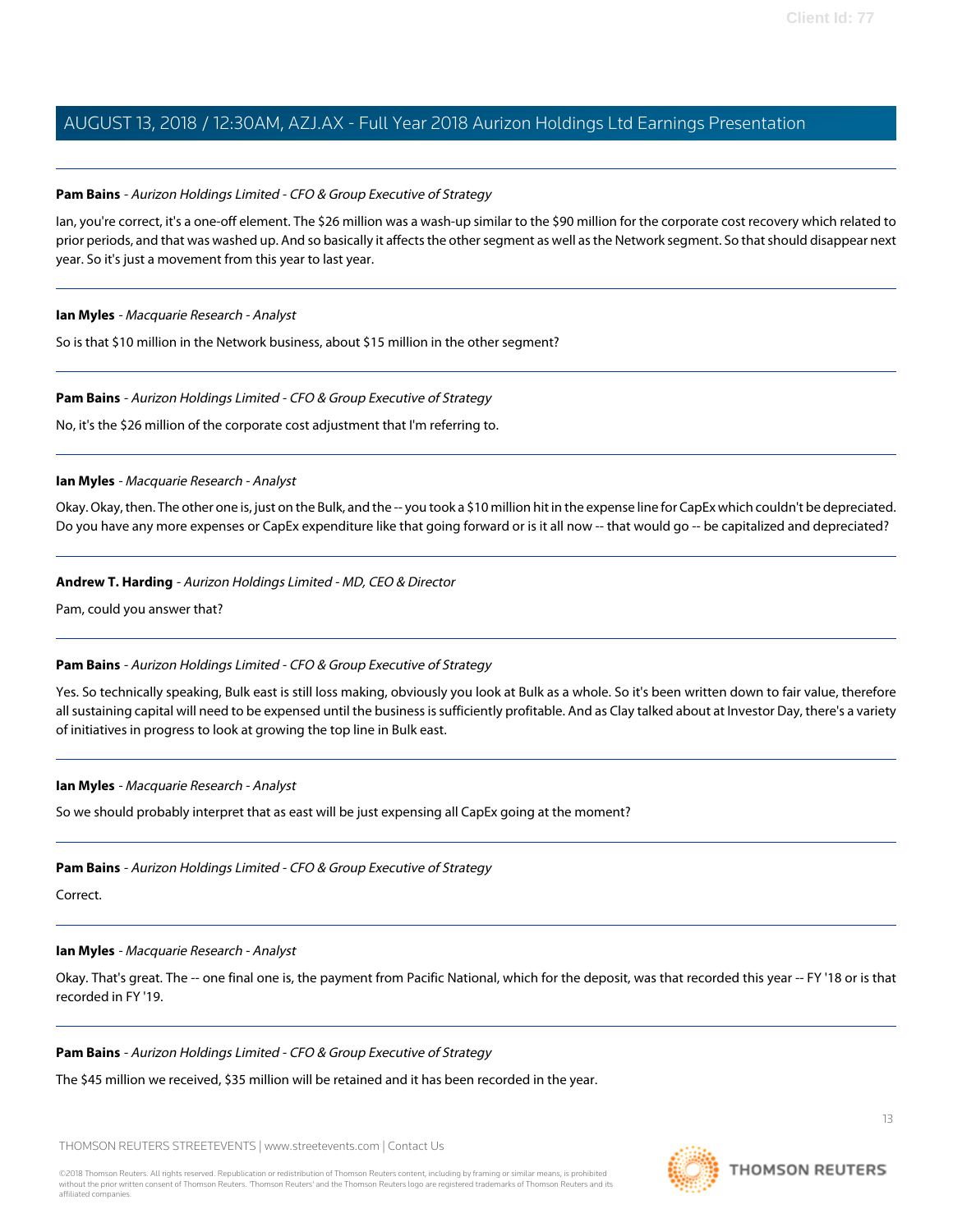### **Ian Myles** - Macquarie Research - Analyst

Okay. Already gone?

### **Operator**

<span id="page-13-0"></span>Your next question comes from Paul Butler from Credit Suisse.

### **Paul Butler** - Crédit Suisse AG, Research Division - Director

Can I just start with Network, obviously with UT5. You've said that in the half, the coal volumes were 7 million to 8 million lower due to the maintenance processes being changed. What do you anticipate for the current half? How much of an impact are those maintenance activities going to have for the current half?

### **Andrew T. Harding** - Aurizon Holdings Limited - MD, CEO & Director

Michael, I might get you to talk through that impact.

### **Michael Robert Riches** - Aurizon Holdings Limited - Group Executive of Network

Yes, thanks Andrew. We would expect them to have a 10 million tonne impact for the half -- this half and we've anticipated 20 million tonnes per annum, so half year would be 10. The reason for this 7 million to 8 million, just to be clear, is that we didn't start the implementation of the change in operating practices until the middle of February this year, and therefore the 7 million to 8 million reflects 4.5 months.

### **Paul Butler** - Crédit Suisse AG, Research Division - Director

Okay. And how are your discussions going with customers in relation to UT5? Is there more headway being made there or are you waiting for the court case to be heard?

### **Michael Robert Riches** - Aurizon Holdings Limited - Group Executive of Network

No. We continue to have discussions with a variety of customers, looking for options to resolve the issues and to deliver an improved outcome for the whole of the supply chain. I expect those discussions will continue.

**Paul Butler** - Crédit Suisse AG, Research Division - Director

And are they getting more progressive or no change or...?

### **Michael Robert Riches** - Aurizon Holdings Limited - Group Executive of Network

I can't really discuss that in detail. But, no real change. We continue to expect to align our practices with the Draft Decision at this stage.

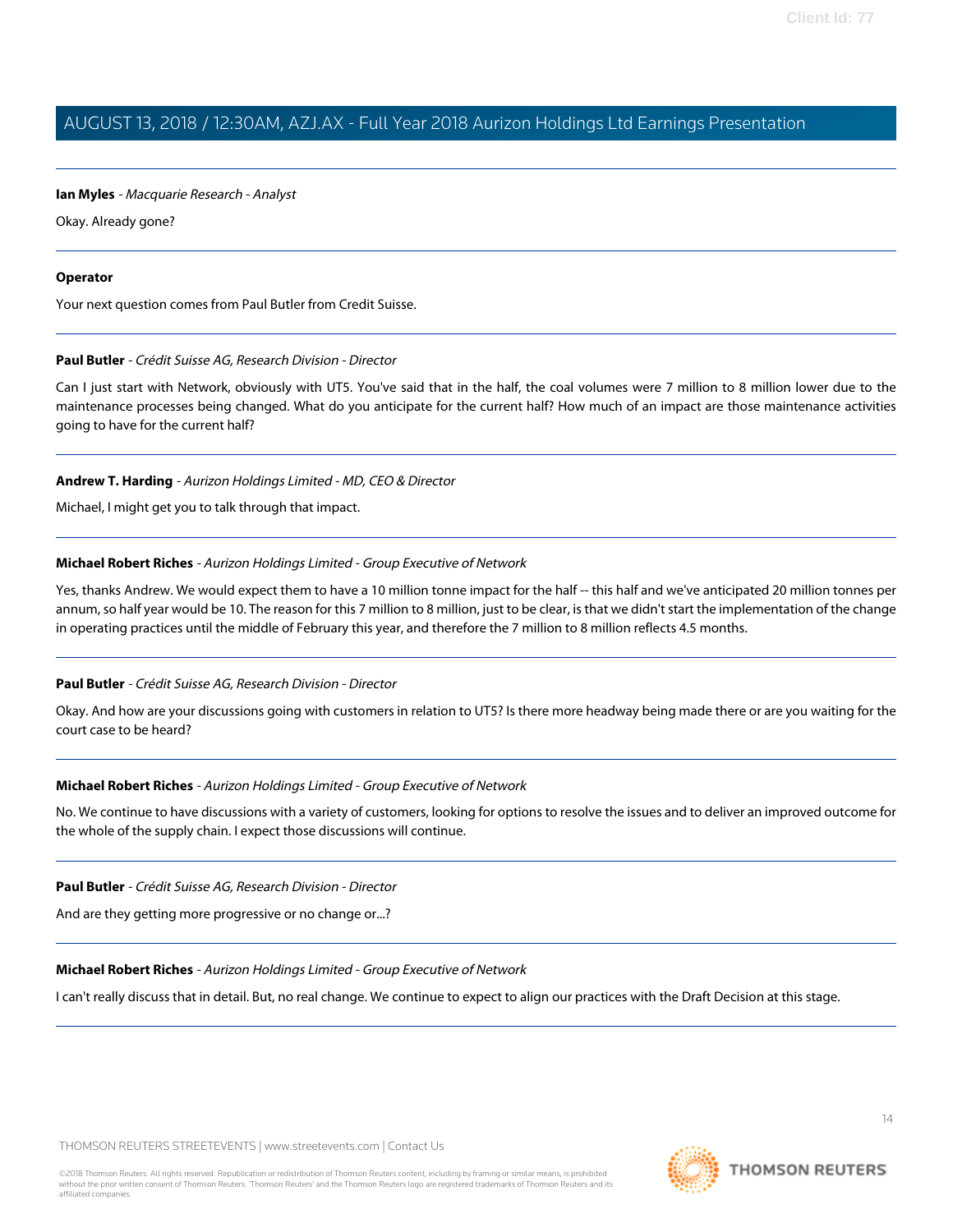### **Paul Butler** - Crédit Suisse AG, Research Division - Director

Okay. And if I could ask you about the Intermodal deal, and Acacia Ridge. Originally the sale price was \$220 million, you've now terminated the sale agreement for the Intermodal business. How much are you getting for Acacia Ridge?

### **Andrew T. Harding** - Aurizon Holdings Limited - MD, CEO & Director

Pam, can I get you to go through that, please?

### **Pam Bains** - Aurizon Holdings Limited - CFO & Group Executive of Strategy

Sure. So that's \$225 million, because we did have an additional \$5 million with the number we talked through, Acacia Ridge is approximately \$205 million of that, \$35 million of which we have received and then Queensland Intermodal was \$20 million, which we'll not receive.

**Paul Butler** - Crédit Suisse AG, Research Division - Director

Okay. So the \$35 million related to Acacia Ridge not to the Intermodal business?

**Pam Bains** - Aurizon Holdings Limited - CFO & Group Executive of Strategy

It was the amount we received upfront, the \$45 million.

### **Paul Butler** - Crédit Suisse AG, Research Division - Director

Okay. And could I just ask, on the cost benefit that you had for the Network business of \$43 million. Could you just run through what the key factors there?

### **Andrew T. Harding** - Aurizon Holdings Limited - MD, CEO & Director

Keep going Pam.

### **Pam Bains** - Aurizon Holdings Limited - CFO & Group Executive of Strategy

No problem. So there's-- the \$26 million are the UT4 corporate cost adjustment, which was a one-off in the prior year. We also had reduced maintenance cost, because in the prior year we had Cyclone Debbie. In the prior year we also had expensed -- sorry, written off some asset disposals, some write-offs and obsolescence of \$17 million in other expenses, and offsetting against that we had higher labor CPI, fuel and energy costs, which were higher in this year. So those areas taken together net off to the \$45 million.

#### **Paul Butler** - Crédit Suisse AG, Research Division - Director

Okay, thank you very much.

### **Pam Bains** - Aurizon Holdings Limited - CFO & Group Executive of Strategy

No problem.

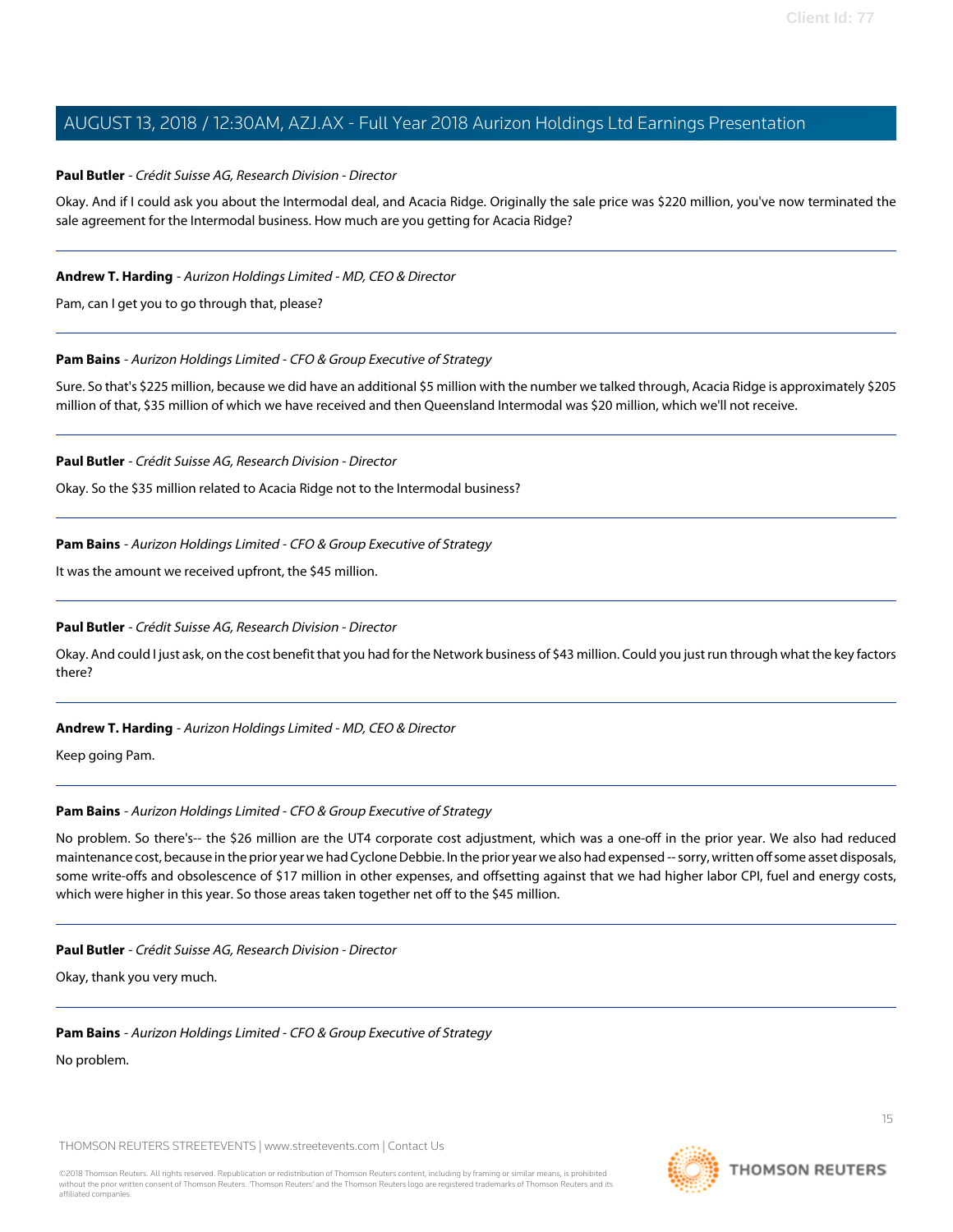### **Operator**

<span id="page-15-0"></span>Your next question comes from Scott Ryall from Rimor Equity Research.

### **Scott Ryall**

I was wondering maybe if Michael or maybe if Pam, if you can talk to any of the cost savings delivered by your change in operational process within the Network business please. There's - there's a few comments around how your operating cost went down in the last year, but I can't see any comments basically on that.

**Andrew T. Harding** - Aurizon Holdings Limited - MD, CEO & Director

Okay. Scott, I will get Michael to run through those.

### **Michael Robert Riches** - Aurizon Holdings Limited - Group Executive of Network

Yes, thanks Scott for the question. I guess, what I can say is that it's always hard to tell what the operating cost because of differences in scope between one half of the year and another half of the year. But what I can say is that we have now -- our maintenance costs are aligned to the Draft Decision allowances and the unit rates that we've achieved over our key components of maintenance are now lower than what they were before because of the changes in operating practices, the improved efficiency.

### **Scott Ryall**

Okay, all right. And do you think your maintenance cost are in line with what the QCA have allowed, is that the same?

**Michael Robert Riches** - Aurizon Holdings Limited - Group Executive of Network

Yes.

### **Scott Ryall**

Yes. Okay.

### **Michael Robert Riches** - Aurizon Holdings Limited - Group Executive of Network

And under the current operating practices, that's right.

#### **Scott Ryall**

Yes. All right. And then I had a question probably for Andrew on STIs. The first one is really -- hopefully really simple. You had a 75% increase in rail safety process, which was part of the safety STI. Is that an improvement or a decline sorry, the wording in the target is different to what the wording in the outcome is?

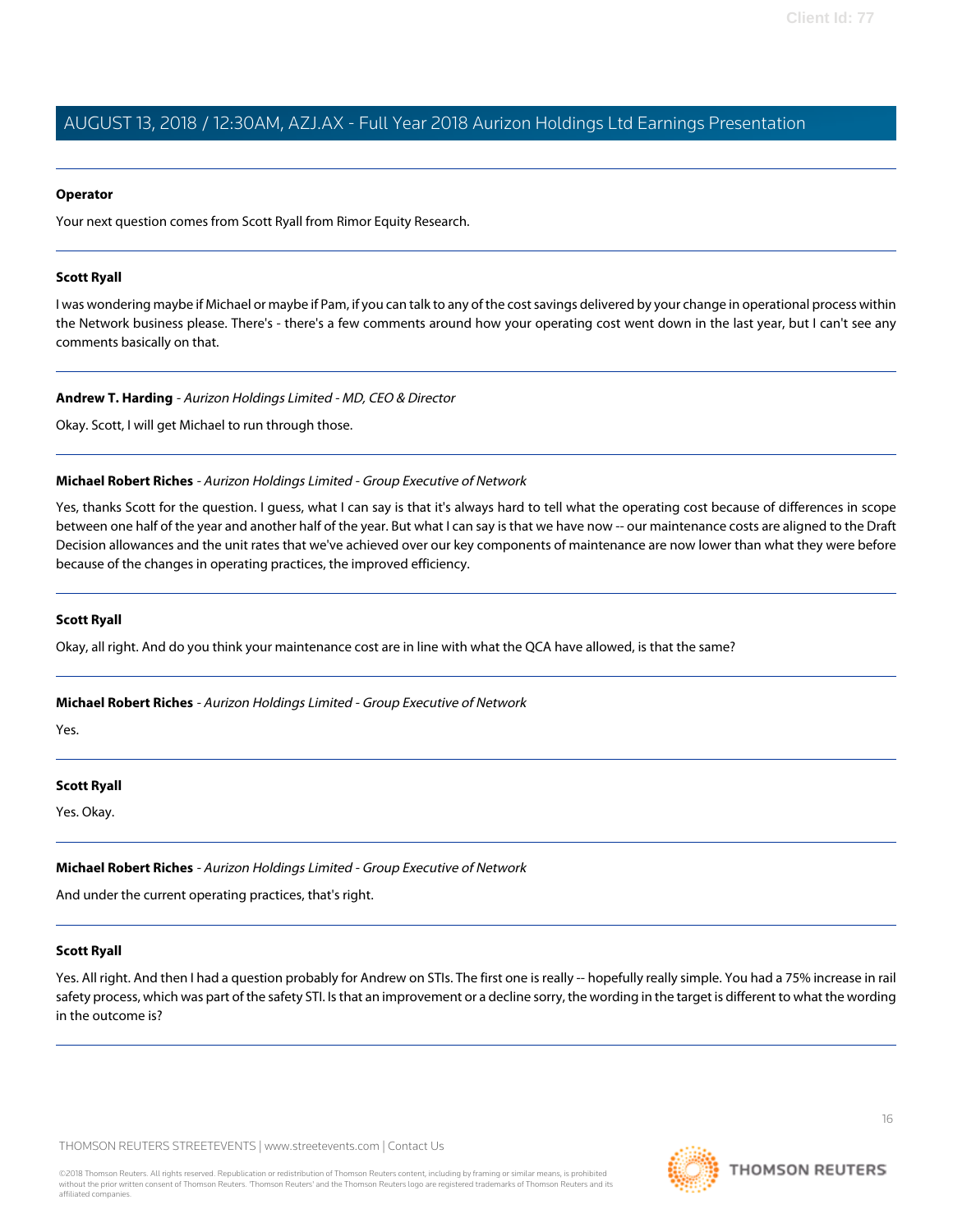### **Andrew T. Harding** - Aurizon Holdings Limited - MD, CEO & Director

I might actually get Tina to -- Tina Thomas is here and I might get Tina to answer that if that's okay.

#### <span id="page-16-0"></span>**Tina Thomas** - Group Executive Corporate

So, I'm assuming the question is around rail process safety outcome, is that correct?

#### **Scott Ryall**

Yeah, rail process safety outcome, yes.

#### **Tina Thomas** - Group Executive Corporate

Yes, so unfortunately there's been a decline in our performance through FY '18.

#### **Scott Ryall**

Okay. And so 75% then sounds like a pretty big number to me, can you just describe what has caused that, is it signals passed at danger or it actual accident rate?

#### **Tina Thomas** - Group Executive Corporate

Yes, they're combination of -- there are 2 measures within rail process safety is SPAD, so Signals Passed At Dangers and then the derailment or collisions. The majority of that was SPADs throughout FY '18 and some of the things we're doing to improve our performance in SPADs is the coming -- throughout '18 and in the coming years has been to introduce a standard way of driving for our drivers so that across the nation it's consistent. We've refreshed training with our drivers to ensure there's clarity around those standards, and we're looking to see improvements during 2019.

#### **Scott Ryall**

Okay. Great. Thank you. And then maybe on the enterprise transformation number, you had target of \$80 million, and an outcome of \$86 million. Am I correct in terms of reconciling that with \$133.6 million [inadudible], that the difference is the continuing operation versus total?

### **Andrew T. Harding** - Aurizon Holdings Limited - MD, CEO & Director

Pam, I might get you to answer that. Thanks.

#### **Pam Bains** - Aurizon Holdings Limited - CFO & Group Executive of Strategy

Yes. So the \$86 million, if you recall, of the original \$380 million target, \$120 related to the year. And we highlighted last year that part of that would be achieved through the Interstate Intermodal closure, i.e. removal of losses of which Interstate was the major part of it. So that has been removed. And part of that \$133 million relates to \$86 million and the remainder being the removal of losses for the Interstate business.

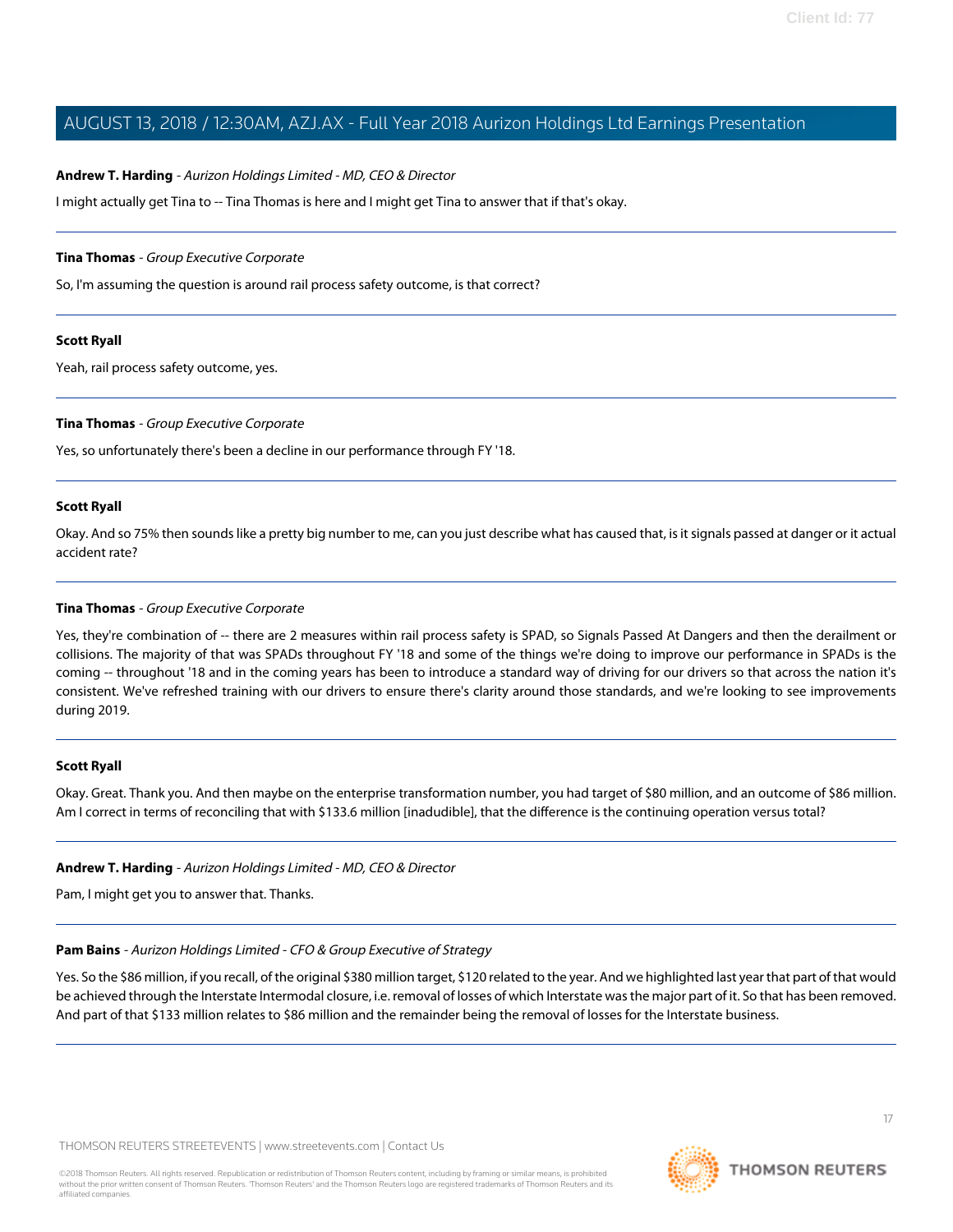### **Scott Ryall**

So within what was actually measured as an STI, am I correct to say there is no inclusion of anything related to the discontinued businesses?

### **Pam Bains** - Aurizon Holdings Limited - CFO & Group Executive of Strategy

Correct. To the extent that the measure is on what we were targeting \$80 million in the continuing business.

### **Scott Ryall**

Yes. Okay. But none was to do with the sale process. And then on EBIT, you had a target of \$931 million which is a \$47 million increase relative to fiscal '17. Your delivery was obviously ahead of that \$40 million which was reduced depreciation and amortization, mostly as Andrew said in his prepared remarks, mostly due to Bulk business and that \$500 million write down taken last year. And is that obviously is up to the Remuneration Committee Chair I would have thought. But is that -- is the target for EBIT do you see that a decent target given most of the improvement is due to the impairment?

### **Andrew T. Harding** - Aurizon Holdings Limited - MD, CEO & Director

Scott, if you want to get into a discussion about that, you really -- it is really a matter for the board to have that discussion.

### **Scott Ryall**

Okay. I'll leave it on that. And then you mentioned at Investor Day Andrew in terms of the reshaping of STI for '19 that it was heavy on EBIT because transformation would not be in existence for fiscal '19. Rightly so you've highlighted the uncertainty around what would be able to report on Network due to matters that are somewhat outside your control. And how would the board measure EBIT for the purpose of the STI or how have the targets been set so far?

### **Andrew T. Harding** - Aurizon Holdings Limited - MD, CEO & Director

Tina, do you want to give some insight into that discussion?

### **Tina Thomas** - Group Executive Corporate

Yes, so to clarify the EBIT measures in our '19 scorecard would be at the enterprise level as well as the individual EBIT for Coal and Bulk business units. At this stage we're using an assumption around the Network business unit and then that flows through to the enterprise EBIT.

#### **Scott Ryall**

Okay. And presumably, the assumption would be just changed relative to what that outcome on UT5 is?

### **Tina Thomas** - Group Executive Corporate

That is correct.

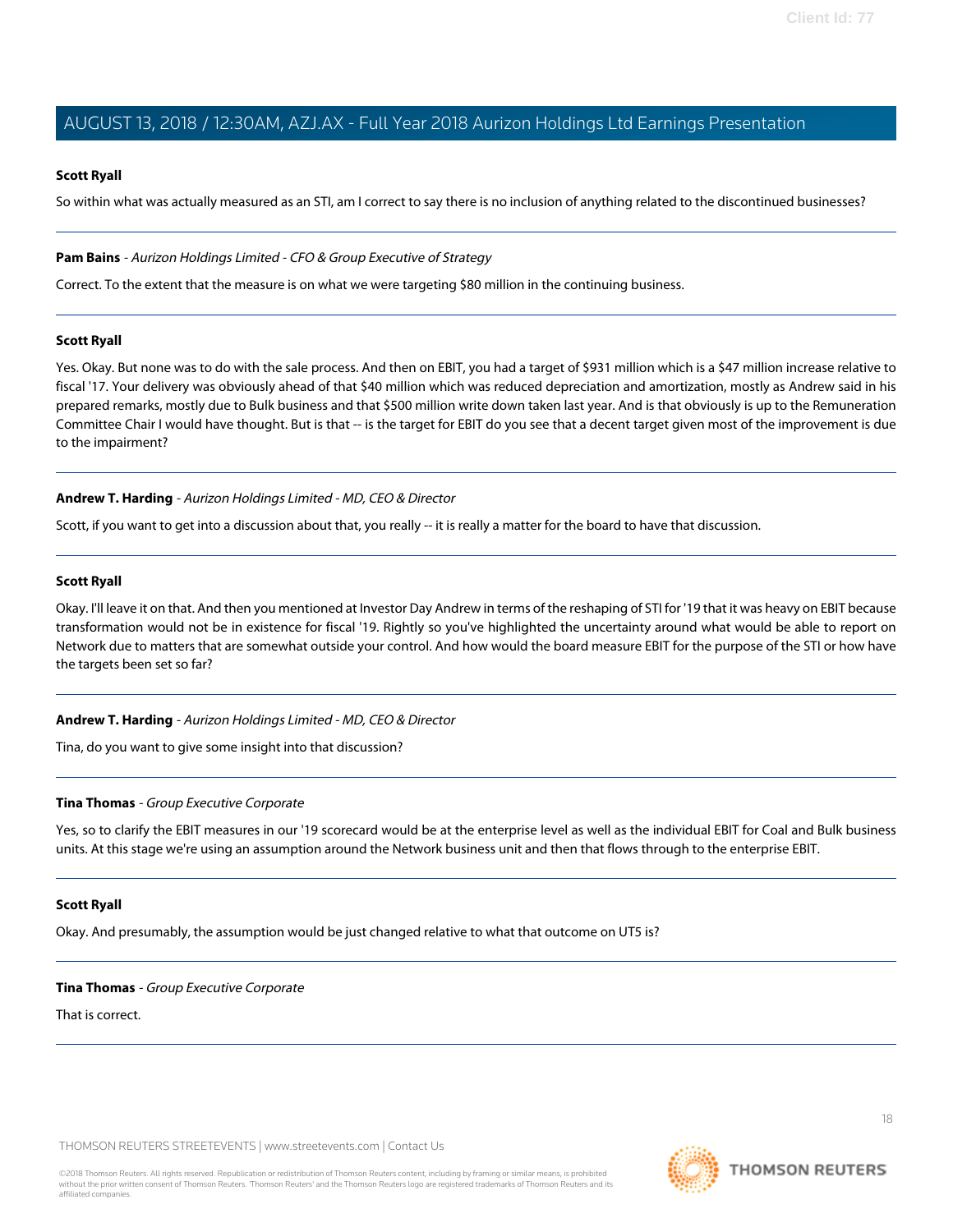**Andrew T. Harding** - Aurizon Holdings Limited - MD, CEO & Director

Thanks Scott.

### **Operator**

<span id="page-18-0"></span>Your next questions comes from Owen Birrell from Goldman Sachs.

### **Owen Birrell** - Goldman Sachs Group Inc., Research Division - Metals and Mining Company Analyst

Look, I just wanted -- 2 questions on UT5. You made clear the commercial proposals that you're putting forward to customers and the QCA. Can you give us a bit of colour around those commercial proposals and how they differ materially from the QCA's view?

**Andrew T. Harding** - Aurizon Holdings Limited - MD, CEO & Director

Okay. Michael, I might let you talk through whatever you can in response to that question.

### **Michael Robert Riches** - Aurizon Holdings Limited - Group Executive of Network

Yes. I think, I mean we've talked to customers about a couple of options in relation to creating an opportunity to have discussions around a outcome for UT5 that is beneficial to the whole supply chain. One of those was to offer to cease our operating and maintenance practice changes for a 10 week period. We also looked at ceasing those practices over a longer period if we had some certainty of revenue around transitional tariffs. Neither of those options were accepted by industry. So we're still talking about ways we can actually create an environment where we can have more fulsome discussions around options to resolve the UT5 issue. That's probably about as far as I can go.

### **Owen Birrell** - Goldman Sachs Group Inc., Research Division - Metals and Mining Company Analyst

It sounds like that that there's some sort of deal with the customers is likely to be the best possible outcome. But from what you saying it doesn't sound like that's likely at this point.

### **Michael Robert Riches** - Aurizon Holdings Limited - Group Executive of Network

Look, I think, our approach has always been that is having an agreed solution with customers will deliver more than likely the best outcome for the whole of the supply chain which is what we're interested in. Whether we get there or not, will be something we'll see over time.

### **Owen Birrell** - Goldman Sachs Group Inc., Research Division - Metals and Mining Company Analyst

If we do get an outcome with the customers and the QCA chooses to accept that, does that end the judicial review process or is it likely to continue?

### **Michael Robert Riches** - Aurizon Holdings Limited - Group Executive of Network

Look, it will depend on what that outcome is and how it plays out, I think, timing wise and other.

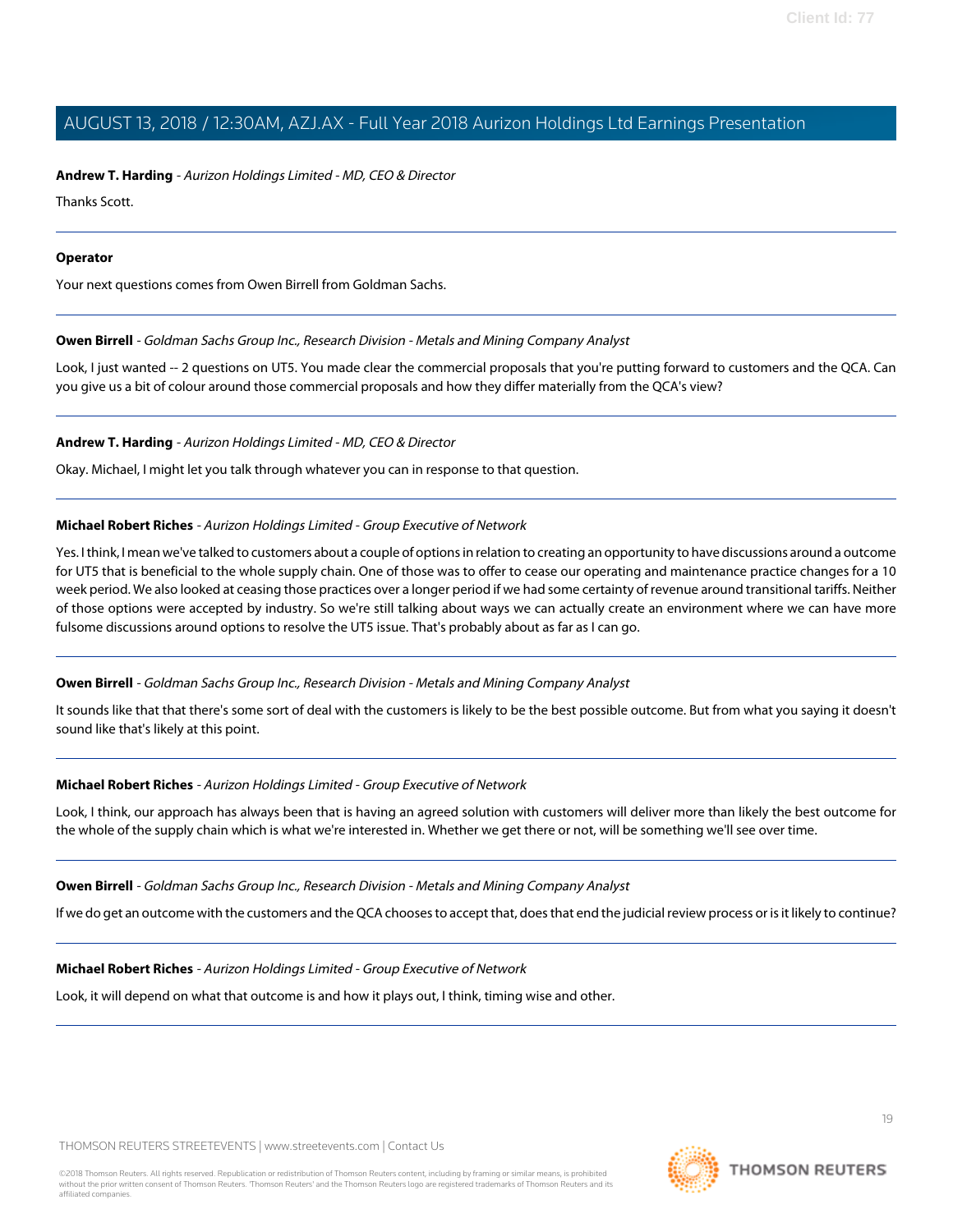### **Owen Birrell** - Goldman Sachs Group Inc., Research Division - Metals and Mining Company Analyst

And can I ask on UT6, the QCA is obviously put the process there and made some pretty strong statements around delivery timeframes. I'm just wondering when your first submission is due and just to get a gauge of whether you've got sufficient internal resources to actually be able to deliver on that timeframe?

### **Michael Robert Riches** - Aurizon Holdings Limited - Group Executive of Network

Well I think with UT6, I mean there hasn't been any initial undertaking notice or anything else issued to us, so timeframes are still uncertain. Obviously, you would hope that the process would complete before the start of the regulatory period, which is one of the issues that, I think, industry and ourselves have had. We certainly will always make sure that we've got all the resources we require internal and external to deliver the best outcome for the business, so I don't see that as being an issue whenever the UT6 process starts.

### **Operator**

<span id="page-19-0"></span>Your next question comes from Rob Koh from Morgan Stanley.

### **Robert Koh** - Morgan Stanley, Research Division - VP

So I guess another couple of questions on Network and UT5. Can I just -- remind us the process for applying for transitional tariffs. Let's say if you weren't unable to get the resolution that you want by the end of the year, and then you apply to the QCA for transitional tariffs, is that largely a mechanistic or is there any argy-bargy over that?

### **Andrew T. Harding** - Aurizon Holdings Limited - MD, CEO & Director

Michael you are on a roll, keep going.

### **Michael Robert Riches** - Aurizon Holdings Limited - Group Executive of Network

Thanks for the question. Look, it's -- transitional tariffs, we put a submission forward for transitional tariffs. The QCA then asks or go out to consultation on it. Traditionally those tariffs have been accepted by industry and we generally roll forward. But I wouldn't call it exactly mechanistic, but that's tended to be the approach that's been adopted.

### **Robert Koh** - Morgan Stanley, Research Division - VP

Yes. Okay. Thank you. And then just dwelling into 2 of the issues that I guess are under discussion from Network. One of them is a request to consider a change of averaging period. So I guess we should be interpreting that as reprinting the risk free rate. Can you just kind of remind us on why you think that's a good idea for the QCA to approve that one.

#### **Michael Robert Riches** - Aurizon Holdings Limited - Group Executive of Network

Yes, sure. Well, I think as you may be aware, generally regulators across the country have adopted a process of determining the risk free rate at a time close to their final decision when the final decision occurs past the start of the regulatory period. That's certainly what the AER have traditionally done. And so we would hope that the QCA adopt a practice that is consistent with regulatory practices adopted across Australia and that's why we put in that submission.

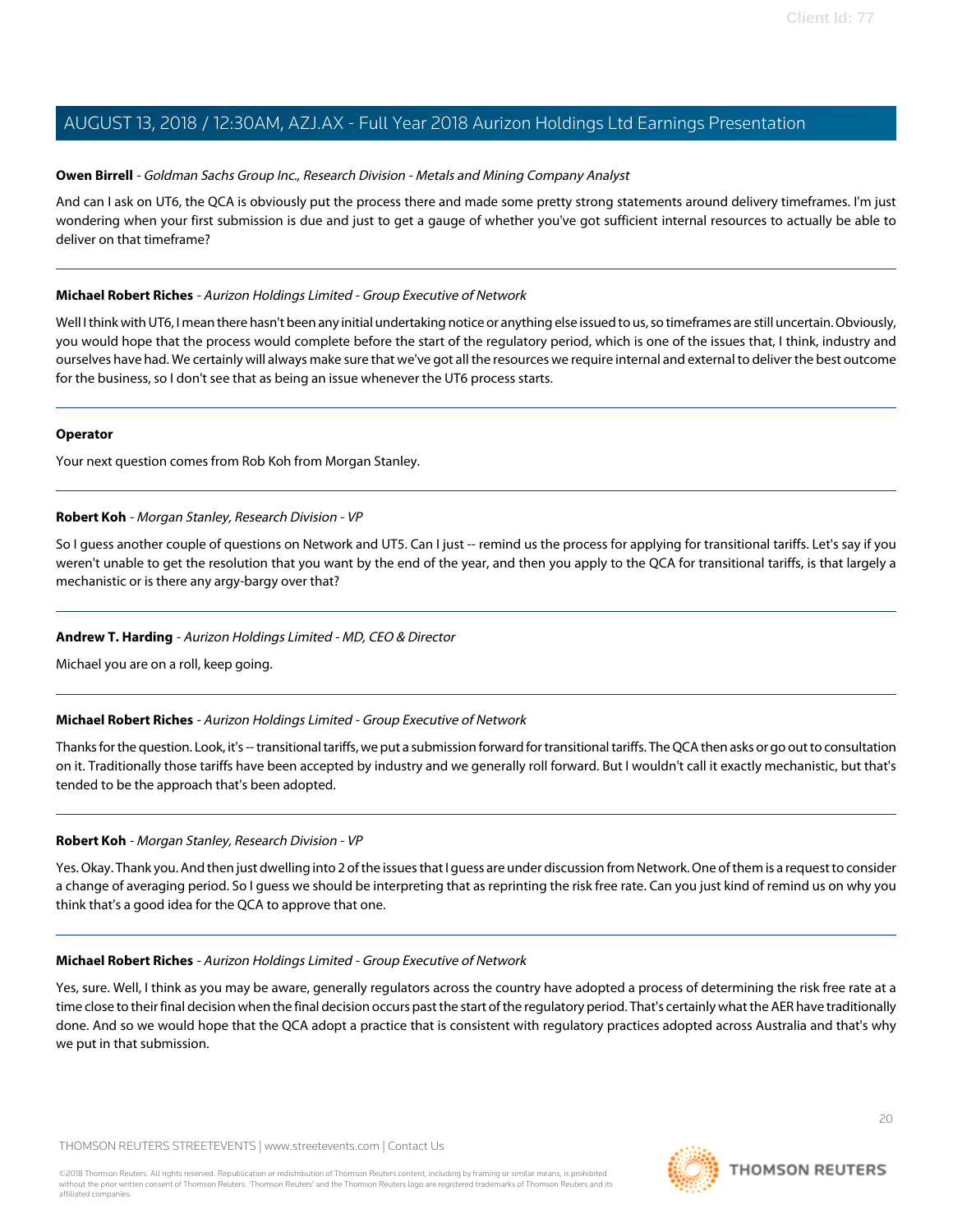### **Robert Koh** - Morgan Stanley, Research Division - VP

Yes, okay. That makes sense. And then finally on the on the maintenance practices which flows through to that volume reduction of 20 million tonnes a year. So the QCA's paper on that matter suggested that they were minded to accept the revised proposal. If they did accept just that one aspect does that mean that the Network capacity restrictions go away or is that more of the big picture question?

### **Michael Robert Riches** - Aurizon Holdings Limited - Group Executive of Network

Yes. No, it's a big picture question. I think as I indicated at the Investor Day, there is a very strong interdependency and into relationship between maintenance, the amount of capital you spend, operating expenses and the operating practices that you employ. And therefore, if we were to receive and there's no certainty around that, a higher maintenance allowance doesn't necessarily translate into an outcome which would be acceptable and reflect the costs across the business. And therefore we would obviously look to assess what we needed to do within the business to meet the overall maximum allowable revenue that we were receiving.

### **Robert Koh** - Morgan Stanley, Research Division - VP

Okay, that's clear. Thank you. So last question and I guess it's a question for Andrew and/or Pam. So I know that the payout ratio is now set at kind of 70% to 100% -- and obviously it's a matter for the board at the end of the day. But are you able to give us some sense of what kind of drivers would take us down towards 70% or take us up to 100%.

### **Andrew T. Harding** - Aurizon Holdings Limited - MD, CEO & Director

Yes, sure. Pam, do you want to run through some of that.

### **Pam Bains** - Aurizon Holdings Limited - CFO & Group Executive of Strategy

Yes, I think, you're correct in your comment, it is a matter for board. But our policy is paying on -- paying out a percentage of net profit after tax. Obviously that may decrease, but we will assess that and the next time we'll review is post the UT5 decision, see what the response is from the rating agencies and think about it at that point in time.

### <span id="page-20-0"></span>**Operator**

Your next question comes from Jakob Cakarnis from Citi.

### **Jakob Cakarnis** - Citigroup Inc, Research Division - Associate

I just wanted to get some clarity around the coal volume outlook. Can you just let me know whether or not that assumes rolling forward the current maintenance disruption? And if it does, are there any changes expected once the UT5 decisions is handed down. I just want to understand some of the variability around the volume please for the outlook.

#### **Andrew T. Harding** - Aurizon Holdings Limited - MD, CEO & Director

Sure. Ed do you want to deal with that?

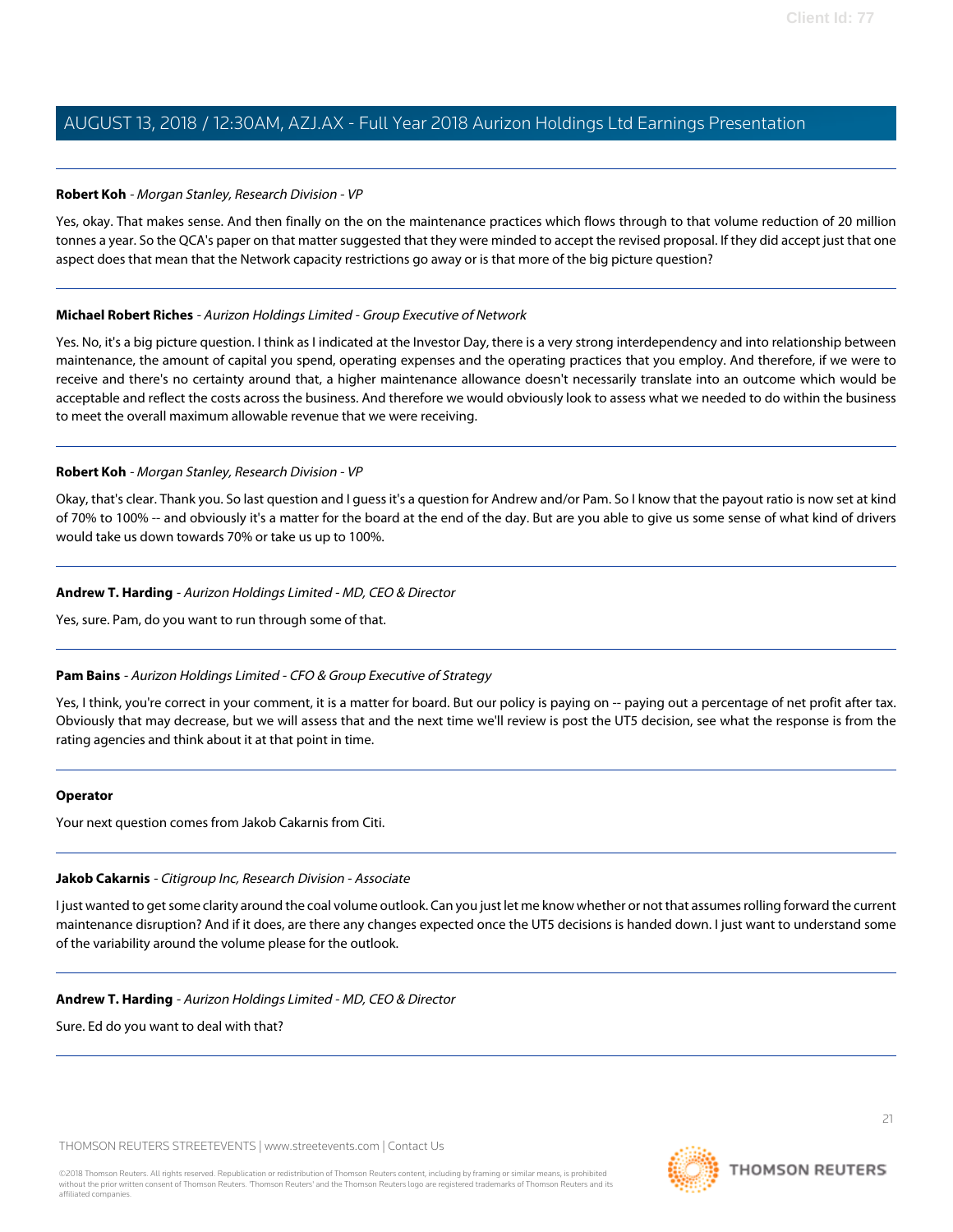### **Ed McKeiver** - Aurizon Holdings Limited - Group Executive of Coal

Yes, I presume, you're talking about the above rail volume outlook rather than -- for us that's the -- that certainly takes it into account that we've got a range on it and we think the impacts are going to be between that range so 215 tonnes to 225 tonnes. So a quick resolution to UT5, acknowledging we've had a quarter of impact, would lead us towards the upper end of the guidance and if it was protracted and stayed with - throughout FY '19, would be at the lower end.

### **Jakob Cakarnis** - Citigroup Inc, Research Division - Associate

Okay, thanks for that. Pam, just quickly, just picking up on the dividend again. I know that you said that you'll review once you take the UT5 decision is handed down. Can you just let me know whether or not you are still thinking about this 100% payout. So you said you've look forward or look through any short term disruption. Do you think that that would be the plan moving forward on a capital management basis?

### **Pam Bains** - Aurizon Holdings Limited - CFO & Group Executive of Strategy

It is a matter for the board. So I can't really give you an answer one way or the other, but we will obviously review once we see the decision and the response from the rating agencies.

#### **Operator**

<span id="page-21-0"></span>Your next question comes from Nathan Lead from Morgans Financial.

### **Nathan Lead** - CIMB Research - Analyst

Just a couple of quick questions. So first is following on the capital allocation framework, I mean you're at 42% gearing now, targeting 40%. Should we be just expecting that all your free cash flow after dividends, it goes to debt pay down now. Just to try and improve those credit metrics?

### **Pam Bains** - Aurizon Holdings Limited - CFO & Group Executive of Strategy

Again, Nathan, I think as per our last response, we will review and provide further update once we know both of those responses. Obviously UT5 is a material impact on the business.

#### **Nathan Lead** - CIMB Research - Analyst

Okay. And just one quick one, just Forrestfield terminal, I remember when you first announced the sale of Intermodal and exit from Intermodal. That was one of the things you're going to sort of looked to sell down the track. Where is that at the moment?

#### **Andrew T. Harding** - Aurizon Holdings Limited - MD, CEO & Director

Mike, do you want to just take, dropping on...

#### **Michael Robert Riches** - Aurizon Holdings Limited - Group Executive of Network

Nathan, we ran a process in parallel with Intermodal and we're not comfortable with what the market was offering us, so we stopped the process at that point to explore with other parties, other options. We continue to explore that, to try and get the highest value outcome for the company as a whole and taking account of the Bulk business in the area.